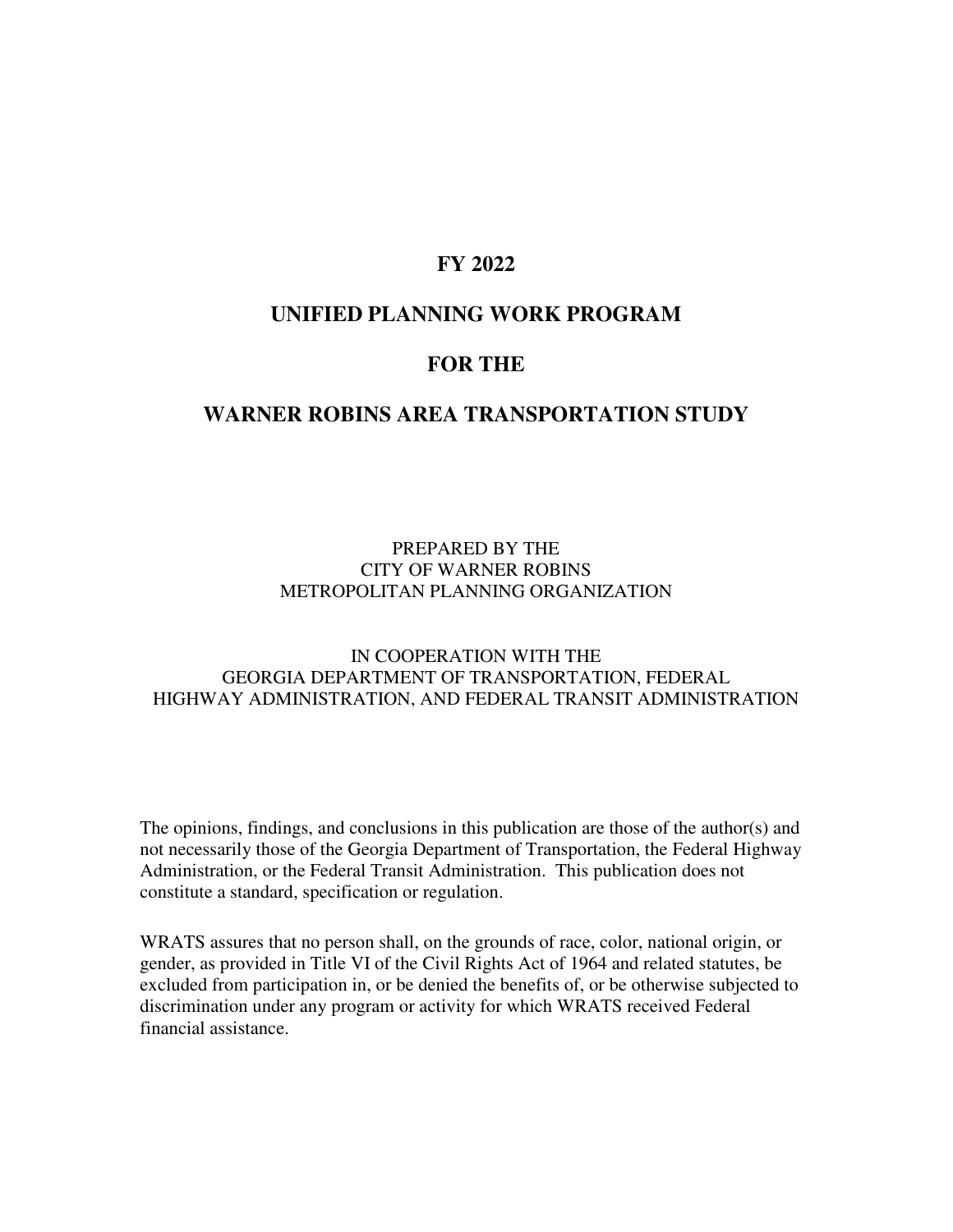## **TABLE OF CONTENTS**

|                           |                                           | Page                             |
|---------------------------|-------------------------------------------|----------------------------------|
| <b>INTRODUCTION</b>       |                                           |                                  |
|                           | Definition of the UPWP                    | $\mathbf{1}$                     |
|                           | Discussion of FAST Act & Planning Factors | $\mathbf{1}$                     |
|                           | Overview of MPO Planning Process          | $\overline{2}$<br>$\overline{7}$ |
|                           | MPO's FY 2022 Planning Priorities         |                                  |
| 1. ADMINISTRATION         |                                           |                                  |
| 1.1                       | Program Coordination                      | 8                                |
| 1.2                       | Operations and Administration             | 9                                |
| 1.3                       | Training/Employee Education               | 10                               |
| 1.4                       | Unified Planning Work Program             | 11                               |
|                           | 2. PUBLIC INVOLVEMENT                     |                                  |
| 2.1                       | <b>Community Outreach/Education</b>       | 12                               |
| 2.2                       | <b>Environmental Justice/Title VI</b>     | 13                               |
| <b>3. DATA COLLECTION</b> |                                           |                                  |
| 3.1                       | Socio-Economic Data                       | 14                               |
| 3.2                       | Land Use Monitoring                       | 15                               |
| 3.3                       | <b>Accident Reduction Program</b>         | 16                               |
| 3.4                       | <b>System Monitoring</b>                  | 17                               |
| <b>4. SYSTEM PLANNING</b> |                                           |                                  |
| 4.1                       | Air Quality                               | 18                               |
| 4.2                       | <b>Transportation Improvement Program</b> | 19                               |
| 4.3                       | Metropolitan Transportation Plan          | 20                               |
| 4.4                       | <b>Bicycle and Pedestrian Safety</b>      | 21                               |
|                           | <b>SUMMARY BUDGET TABLE</b>               | 22                               |
|                           | PLANNING FACTORS TABLE                    | 23                               |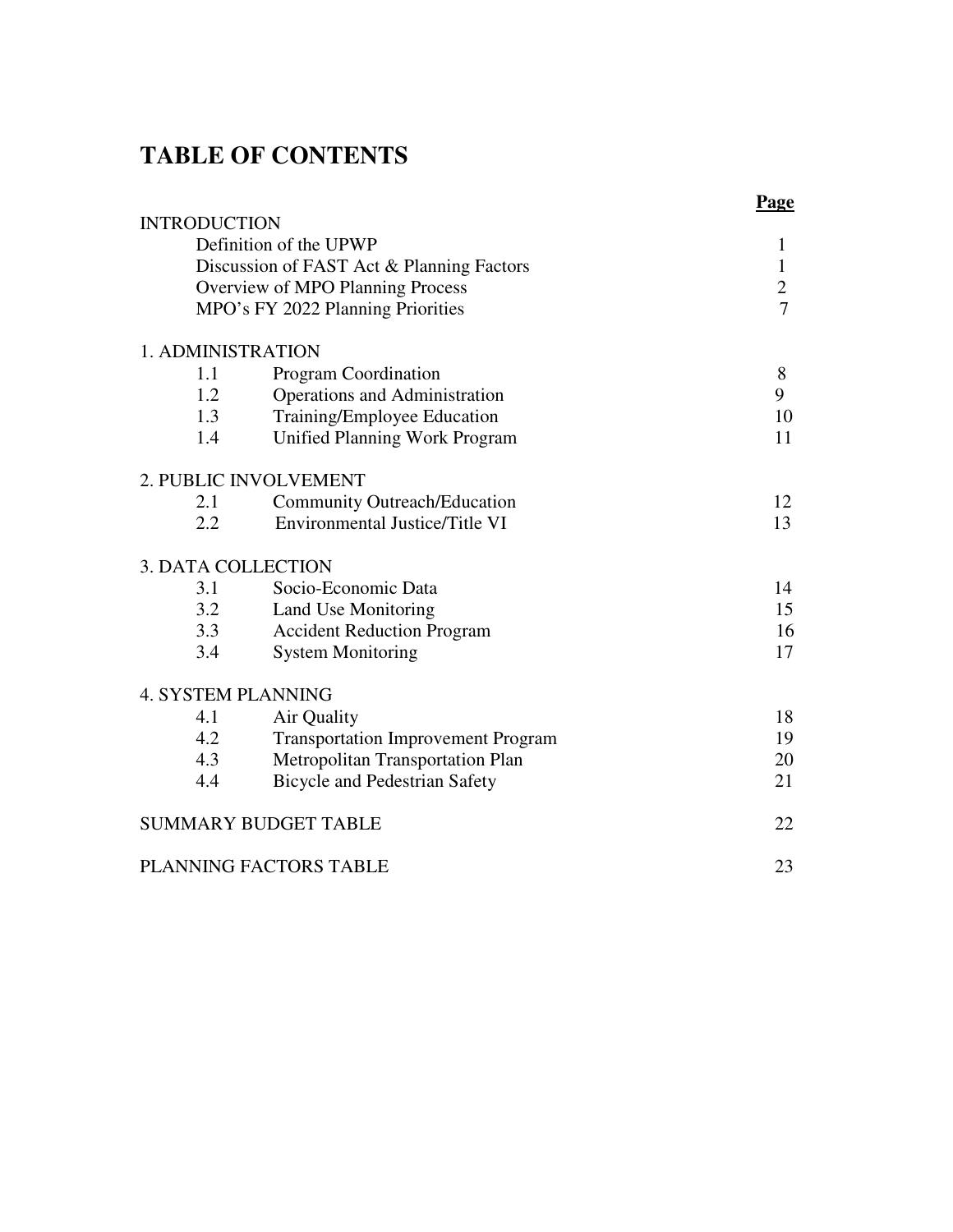## **INTRODUCTION**

## Definition of the UPWP

The FY 2022 Unified Planning Work Program (UPWP) for the Warner Robins Area Transportation Study (WRATS) describes the transportation planning program for the period from July 1, 2021 to June 30, 2022 funded by FHWA-PL and FTA 5303 planning funds. It is organized into four major elements containing the following specific tasks:

- $\triangleright$  Administration
- $\triangleright$  Public Involvement
- $\triangleright$  Data Collection
- $\triangleright$  System Planning

The document assigns responsibilities for conducting various tasks, enumerates anticipated costs, and identifies funding sources. The UPWP guides MPO activities toward the goal of establishing a continuous, cooperative, and comprehensive transportation planning process. The technical work is directed toward maintaining the validity of the process, implementation and update of the plan, and development of support studies. The UPWP is developed annually through a cooperative process with the transportation planning partners of the Warner Robins Region.

### Discussion of FAST Act & Planning Factors

The Transportation Equity Act for the  $21<sup>st</sup>$  Century (TEA-21), enacted in 1998, established seven planning factors which MPOs must consider in the formulation of transportation plans and programs. SAFETEA-LU, enacted in 2005, revised this to eight planning factors by splitting the goal supporting increased safety and security of the transportation system for all users into two goals, one supporting safety and the other supporting security. Fixing America's Surface Transportation (FAST) Act, transportation legislation signed into law on December 4, 2015, continues to emphasize these eight and two new planning factors in the metropolitan planning process.

- 1. Support the **economic vitality** of the metropolitan area, especially by enabling global competitiveness, productivity and efficiency
- 2. Increase the **safety** of the transportation system for motorized and nonmotorized users
- 3. Increase the **security** of the transportation system for motorized and nonmotorized users
- 4. Increase the **accessibility and mobility** of people and for freight
- 5. Protect and enhance the **environment**, promote **energy conservation**, improve the **quality of life**, and promote consistency between transportation improvements and State and local planned **growth and economic development** patterns
- 6. Enhance the **integration and connectivity** of the transportation system, across and between modes, for people and freight
- 7. Promote efficient **system management and operation**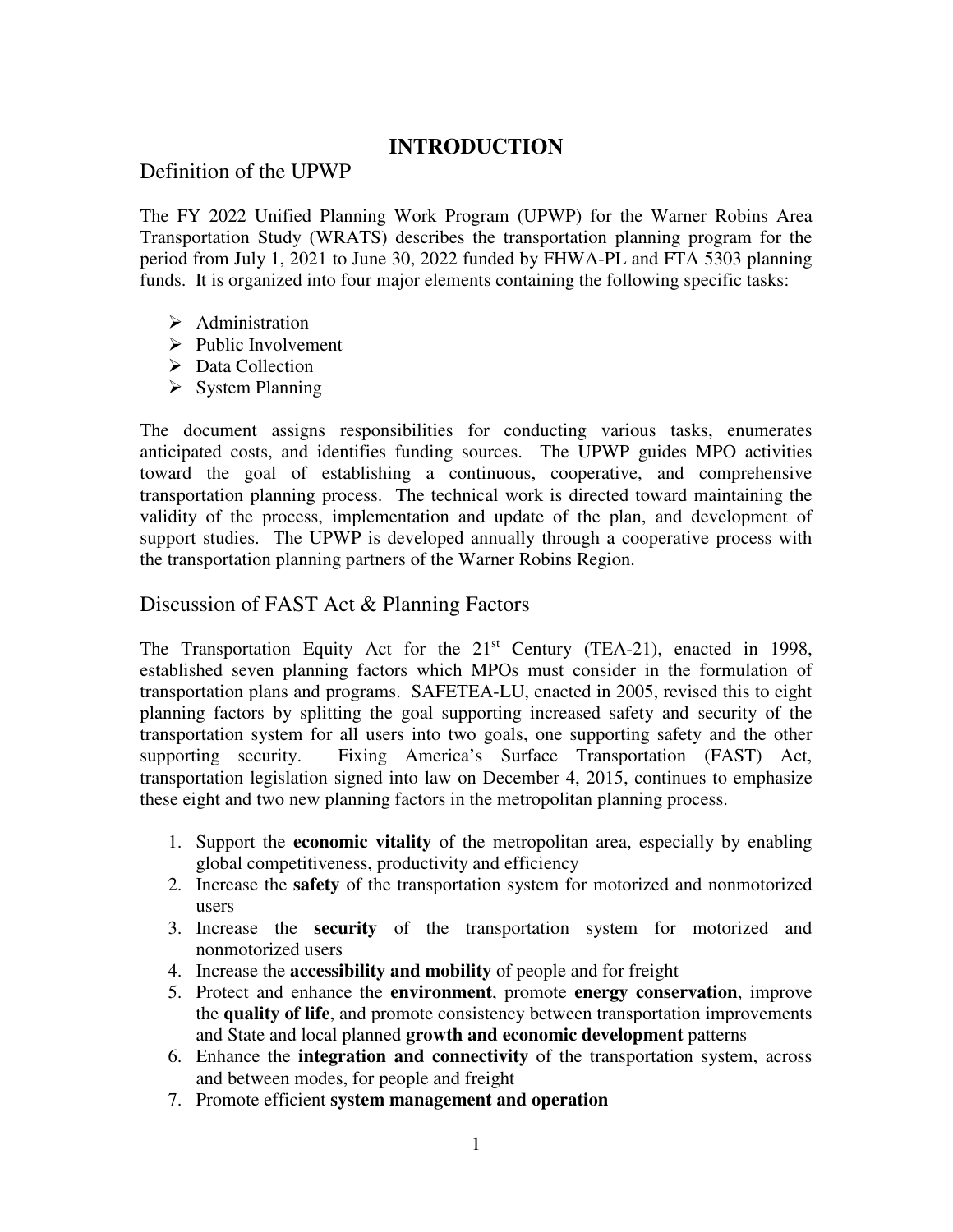- 8. Emphasize the **preservation of the existing transportation system**
- 9. Improving transportation system **resiliency and reliability** and reducing (or mitigating) the **stormwater impacts** of surface transportation
- 10. Enhancing **travel and tourism**

### Overview of MPO Planning Process

The Warner Robins Area Transportation Study (WRATS), the designated Metropolitan Planning Organization (MPO), study area includes the existing urbanized area for the Cities of Warner Robins, Perry, Byron, Centerville, Robins Air Force Base, the remaining portion of Houston County and the eastern portion of Peach County along Interstate 75. This area covers the urbanized area as well as the area that is expected to become urbanized over the next 20 years. A Memorandum of Understanding (MOU) approved on March 10, 2015 between the Cities of Warner Robins, Perry, Byron, and Centerville and the Counties of Houston and Peach, Robins Air Force Base, the Middle Georgia Regional Commission, and the Georgia Department of Transportation in cooperation with the U.S. Department of Transportation establishes a cooperative process and includes roles and responsibilities of the various entities in carrying out metropolitan transportation planning in this region.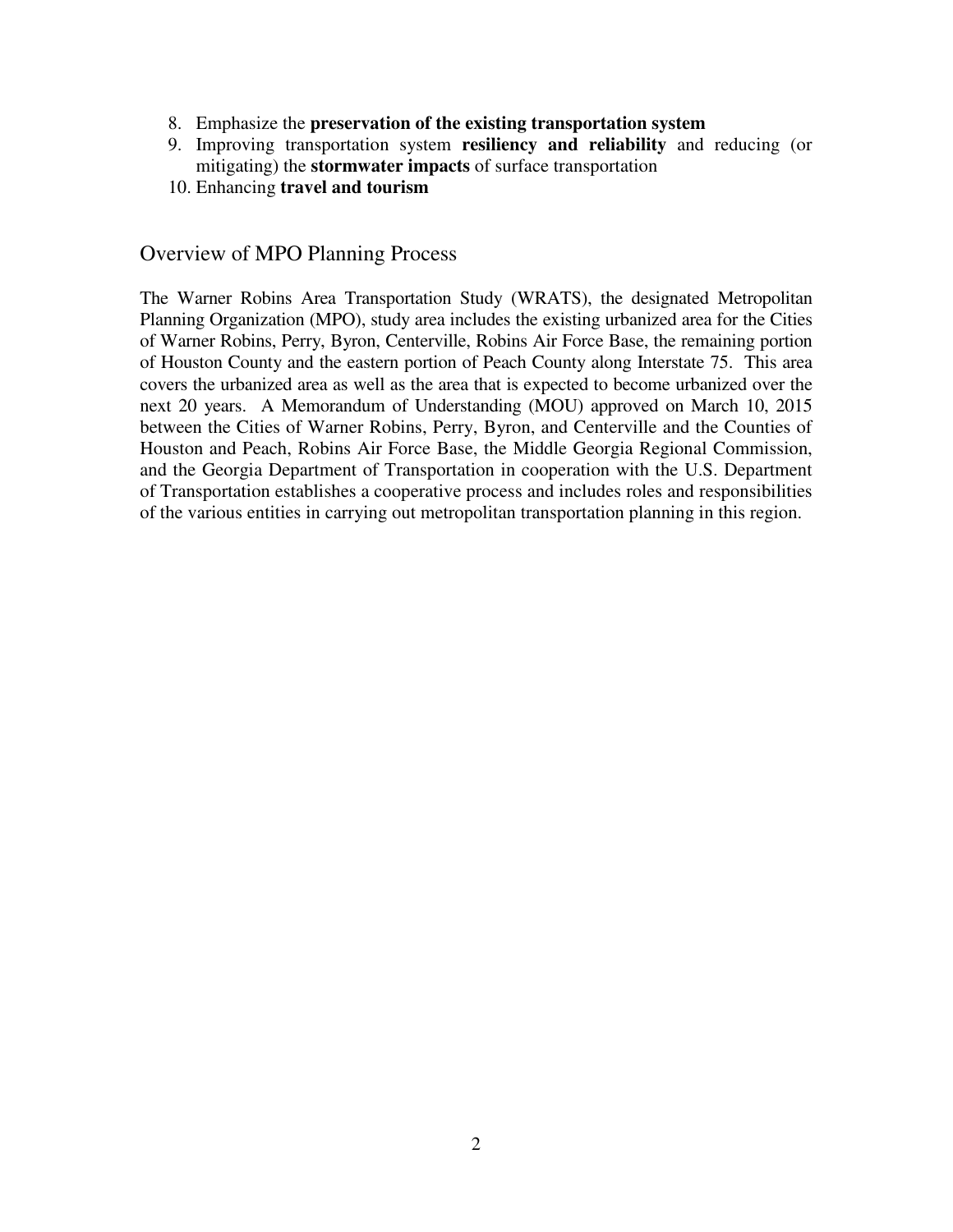**WRATS Study Area** 



The WRATS planning process was mandated by the 1962 Highway Act, which requires that a transportation planning process be established in all metropolitan areas with a population greater than 50,000. With the completion of the 1980 US Census, Warner Robins was officially designated as an urbanized area. In March 2013, the 2010 US Census-defined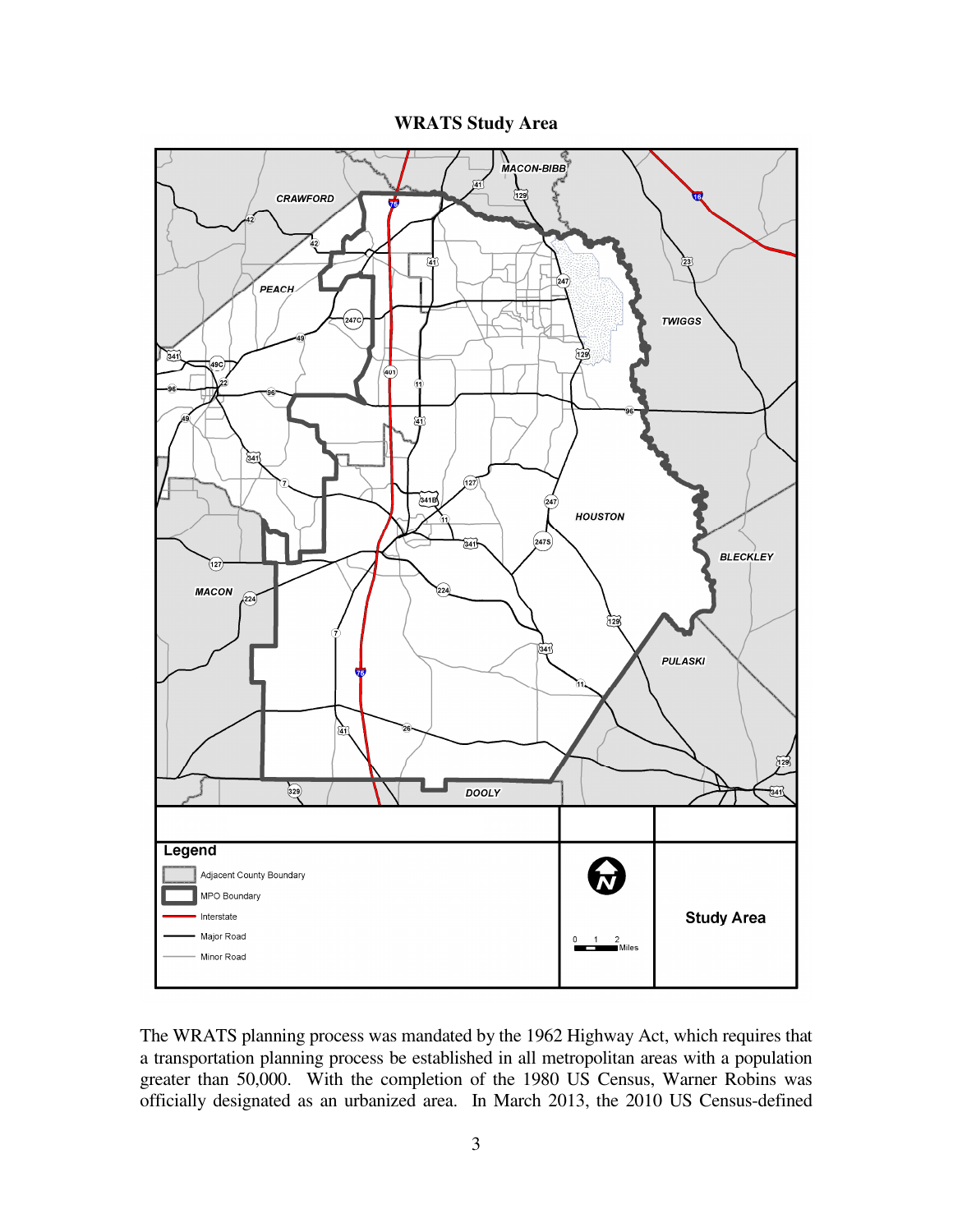Urbanized Area Boundary (UAB) was smoothed and the Metropolitan Planning Area (MPA) or MPO Boundary was updated in May 2014 to incorporate the Perry-Houston County Airport. The major focus of the Warner Robins Area Transportation Study (WRATS) is to ensure that federal-aid transportation projects are planned in a continuous, coordinated and comprehensive manner. Before federal funds can be expended on a project in the WRATS study area, the project must be included in the WRATS planning process. The following goals were developed to ensure that the 2045 MTP addresses the needs of all transportation modes in a manner that supports local community goals and aspirations, and complies with the latest federal requirements.

- 1. Support the **economic vitality** of the area through efficient transportation systems that support local and global competitiveness and productivity
- 2. Ensure the **safety and security** of the multimodal transportation system for all users
- 3. Maximize **mobility** for all users through an **integrated**, **connected**, and **accessible** transportation system
- 4. Provide a transportation system that protects the **environment** and improves the **quality of life** for all residents
- 5. Provide a **connected**, multimodal transportation system that meets the needs of all users, while ensuring the **efficient movement of freight** within and through the region
- 6. **Preserve and maintain the existing transportation system** and promote the **efficient management and operations** of the transportation system
- 7. Promote the **resiliency and reliability** of the system and promote transportation projects that minimize **stormwater impacts**
- 8. Provide a transportation network that enhances regional accessibility for **travel and tourism**

| <b>MTP Goals</b>                                                            | <b>MPO MTP Planning Factors</b>                                                                                                                 |  |
|-----------------------------------------------------------------------------|-------------------------------------------------------------------------------------------------------------------------------------------------|--|
| <b>Economic Vitality</b>                                                    | Support the economic vitality of the metropolitan area<br>$\bullet$                                                                             |  |
| <b>Safety and Security</b>                                                  | Increase the safety of the transportation system<br>$\bullet$<br>Increase the security of the transportation system<br>$\bullet$                |  |
| <b>Accessibility, Mobility, and Connectivity</b>                            | Increase the accessibility and mobility options available<br>for people and freight                                                             |  |
| <b>Environment and Quality of Life</b>                                      | Protect and enhance the environment, promote energy<br>$\bullet$<br>conservation, and improve quality of life                                   |  |
| <b>Multimodal System</b>                                                    | Enhance the integration and connectivity of the<br>$\bullet$<br>transportation system across and between modes                                  |  |
| <b>Management and Preservation of the</b><br>existing transportation system | Emphasize preservation of the existing transportation<br>$\bullet$<br>system<br>Promote efficient system management and operations<br>$\bullet$ |  |
| <b>Resiliency and Reliability</b>                                           | Improve resiliency and reduce stormwater impacts                                                                                                |  |
| <b>Travel and Tourism</b>                                                   | Enhance travel and tourism<br>$\bullet$                                                                                                         |  |
|                                                                             |                                                                                                                                                 |  |

**WRATS 2045 MTP Goals and Relation to FAST Act MPO MTP Planning Factors** 

The City of Warner Robins is the lead agency and designated MPO for the Warner Robins Urbanized Area. The WRATS is composed of elected, appointed, and advisory officials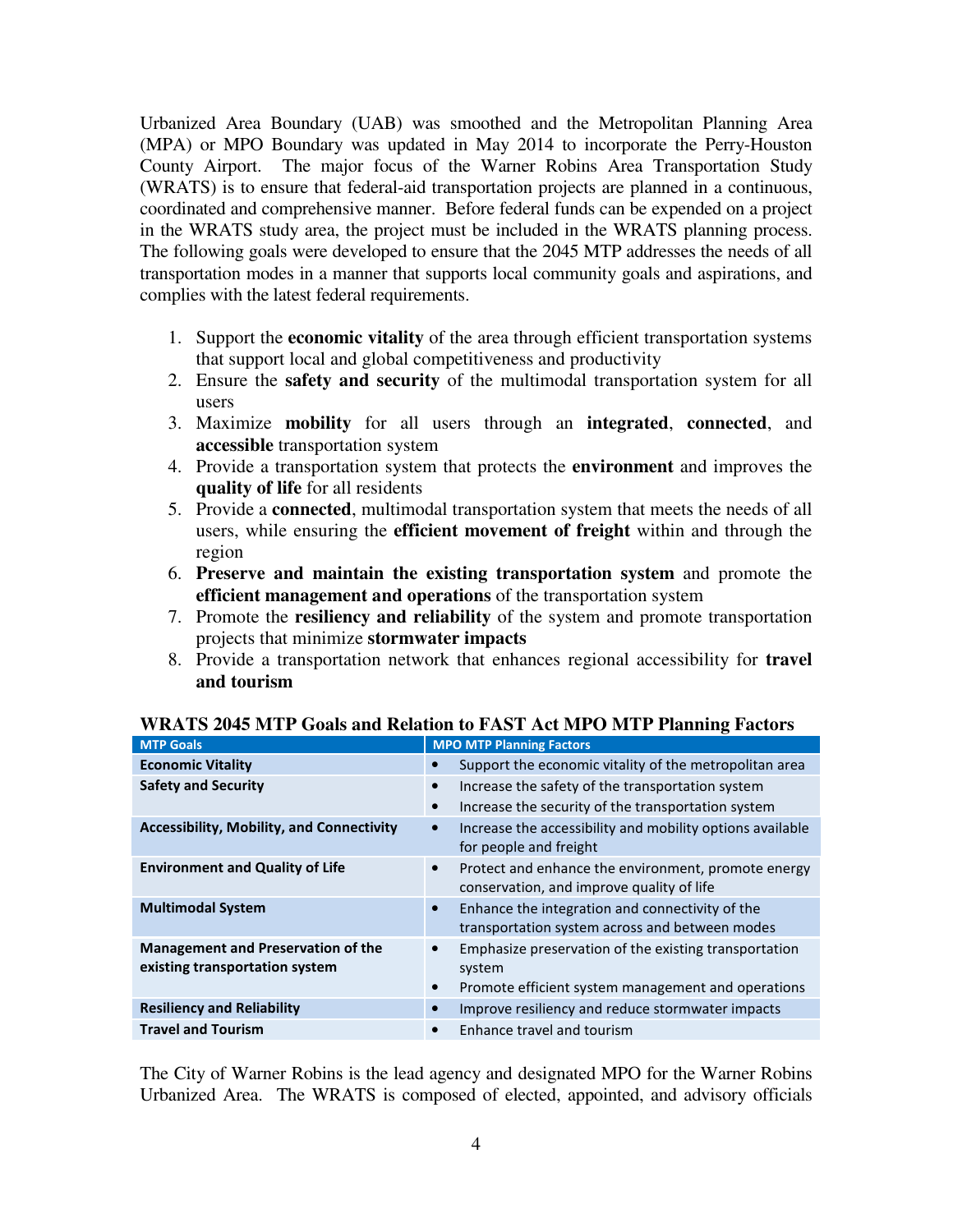from the federal, state and local levels. The MPO staff is responsible for developing a detailed schedule of individual transportation plans and program deadlines for the fiscal year. The schedule includes such dates as estimated completion dates, public notices, committee meetings, outreach activities, key decision points and when reference material or educational tools are needed. As a result of many organizational meetings, three committees were formed and participants identified. Each committee operates by its respective bylaws.

### Policy Committee

The Policy Committee (PC) is responsible for establishment of policy and for review and adoption of goals, objectives, plans, and programs developed by the Study. Voting members are policy level representatives from Warner Robins, Centerville, Byron, Perry, Houston County, Peach County, Georgia DOT, Middle Georgia Regional Commission (MGRC), and the Chairman of the Citizens Advisory Committee. The Federal Highway Administration (FHWA) and Robins AFB are represented in a non-voting capacity.

### Technical Coordinating Committee

The Technical Coordinating Committee (TCC) is comprised of individuals whose special skills and training are necessary to undertake development of a comprehensive transportation planning process. Voting members are in technical positions representing the same entities listed above in the Policy Committee, plus the Houston County Board of Education and Perry-Houston County Airport. The TCC provides guidance and makes recommendations to the Policy Committee, Citizens Advisory Committee, and other agencies upon the work program and studies. This body is also responsible for coordinating the maintenance of inventories of current data used as input to the planning process.

#### Citizens Advisory Committee

The Citizens Advisory Committee (CAC) consists of individuals who provide a broad representation of the community. Citizens are appointed by the Houston and Peach County Commissions and the Warner Robins, Byron, Perry, and Centerville City Councils. There are also representatives of special interest groups like Disability Connections and the Georgia Advocacy Office. The function of this committee is to inform and advise the community of the process, recommendations, and results of the Warner Robins Area Transportation Study and to offer any suggestions, which would benefit the Study. The CAC also advises the MPO staff and Policy Committee on matters of public opinion from individual citizens and citizen groups regarding transportation plans and programs.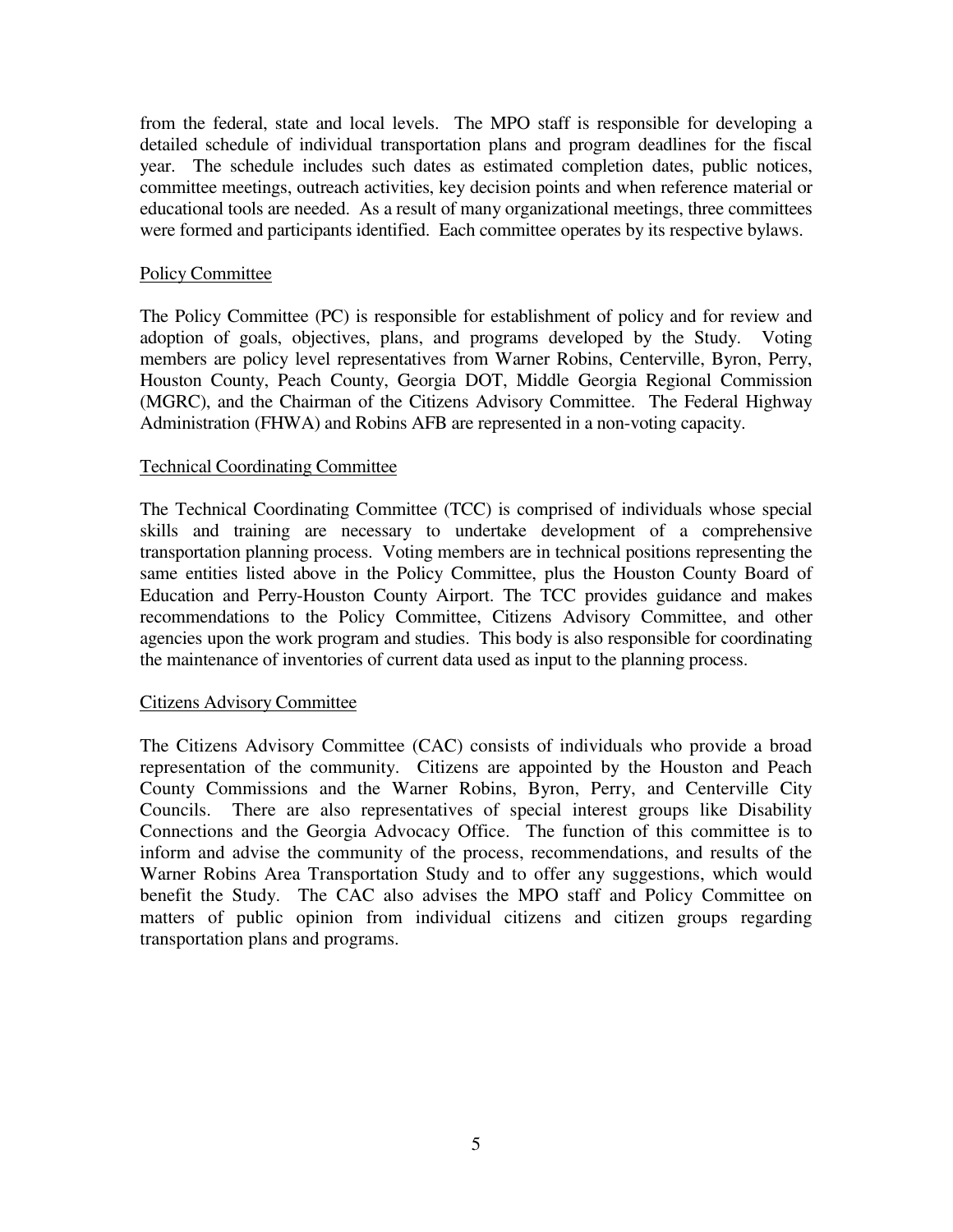## WRATS Committee Rosters

| <b>Policy Committee</b> |                              | <b>Technical Coordinating Com</b> |                              |
|-------------------------|------------------------------|-----------------------------------|------------------------------|
| <b>Name</b>             | Agency                       | <b>Name</b>                       | Agen                         |
| *Randy Toms             | <b>City of Warner Robins</b> | **Bill Mulkey                     | <b>City of Warner Robins</b> |
| John Harley             | City of Centerville          | Mike Brumfield                    | City of Centerville          |
| Jannine Miller          | <b>GDOT Planning</b>         | Jacob Cox                         | <b>Houston County</b>        |
| Tommy                   |                              |                                   |                              |
| Stalnaker               | <b>Houston County</b>        | <b>Harland Smith</b>              | <b>GDOT District 3</b>       |
| <b>Martin Moseley</b>   | Peach County                 | Vacant                            | Peach County                 |
| Randall Walker          | City of Perry                | Kaniz Sathi                       | <b>GDOT Planning</b>         |
| Michael                 |                              |                                   |                              |
| Chidester               | City of Byron                | Greg Boike                        | Middle Georgia RC            |
|                         |                              | Michael                           |                              |
| Greg Boike              | Middle Georgia RC            | Johnson                           | City of Warner Robins        |
| <b>Moises Marrero</b>   | <b>FHWA-GA</b>               | David Hale                        | <b>City of Warner Robins</b> |
| <b>Scott Hastings</b>   | <b>Robins AFB</b>            | Jessica Bird                      | <b>City of Warner Robins</b> |

| <b>Citizens Advisory Committee</b> |                               | Ken Robinson          | <b>Houston County</b>      |
|------------------------------------|-------------------------------|-----------------------|----------------------------|
|                                    |                               | Chad                  |                            |
| <b>Name</b>                        | City/County/Agency            | McMurrian             | City of Perry              |
| Nancy Newell                       | <b>Houston County</b>         | Adam Smith            | <b>GDOT District 3</b>     |
| Van Herrington                     | <b>Houston County</b>         | <b>Tiffany Bibb</b>   | City of Byron              |
| <b>Arthur Head</b>                 | <b>City of Warner Robins</b>  | <b>Forrest Walker</b> | <b>Houston County BOE</b>  |
|                                    |                               | James                 |                            |
| <b>Gerald Pounds</b>               | <b>City of Warner Robins</b>  | Marquardt             | Perry-Houston Count        |
| Ronnie Babbitt                     | City of Centerville           | Olivia Lewis          | FHWA-GA                    |
| Olen Reid                          | Peach County                  | Ashley Finch          | <b>GDOT Intermodal</b>     |
| <b>Charles Lewis</b>               | City of Perry                 | <b>Walter Fricks</b>  | <b>Flint Energies</b>      |
|                                    |                               |                       | Georgia Department         |
| <b>Harold Deal</b>                 | City of Perry                 | Tonya Mole            | Affairs                    |
|                                    |                               | Angie                 |                            |
| Tina Hopper                        | <b>Disability Connections</b> | Gheesling             | <b>Houston County Deve</b> |
| <b>Valerie Hughes</b>              | Georgia Advocacy Member       | Tom Caiafa            | <b>GDOT Planning</b>       |

 $*$ PC Chairman

\*\*MPO Director

| <b>Policy Committee</b> |                                    | <b>Technical Coordinating Committee</b> |                                          |  |
|-------------------------|------------------------------------|-----------------------------------------|------------------------------------------|--|
| <b>Name</b>             | <b>Agency</b>                      | <b>Name</b>                             | <b>Agency</b>                            |  |
| dy Toms                 | <b>City of Warner Robins</b>       | ** Bill Mulkey                          | <b>City of Warner Robins</b>             |  |
| Harley                  | City of Centerville                | Mike Brumfield                          | City of Centerville                      |  |
| ne Miller               | <b>GDOT Planning</b>               | Jacob Cox                               | <b>Houston County</b>                    |  |
| ny                      |                                    |                                         |                                          |  |
| aker                    | <b>Houston County</b>              | Harland Smith                           | <b>GDOT District 3</b>                   |  |
| in Moseley              | Peach County                       | Vacant                                  | Peach County                             |  |
| all Walker              | City of Perry                      | Kaniz Sathi                             | <b>GDOT Planning</b>                     |  |
| ael                     |                                    |                                         |                                          |  |
| ster!                   | City of Byron                      | Greg Boike                              | Middle Georgia RC                        |  |
|                         |                                    | Michael                                 |                                          |  |
| <b>Boike</b>            | Middle Georgia RC                  | Johnson                                 | City of Warner Robins                    |  |
| es Marrero              | FHWA-GA                            | David Hale                              | <b>City of Warner Robins</b>             |  |
| Hastings                | <b>Robins AFB</b>                  | Jessica Bird                            | City of Warner Robins                    |  |
|                         |                                    | <b>Tim Andrews</b>                      | <b>Houston County</b>                    |  |
|                         | <b>Citizens Advisory Committee</b> | Ken Robinson                            | <b>Houston County</b>                    |  |
|                         |                                    | Chad                                    |                                          |  |
| <b>Name</b>             | City/County/Agency                 | McMurrian                               | City of Perry                            |  |
| y Newell                | <b>Houston County</b>              | Adam Smith                              | <b>GDOT District 3</b>                   |  |
| lerrington              | <b>Houston County</b>              | <b>Tiffany Bibb</b>                     | City of Byron                            |  |
| <b>r</b> Head           | City of Warner Robins              | Forrest Walker                          | <b>Houston County BOE</b>                |  |
|                         |                                    | James                                   |                                          |  |
| d Pounds                | City of Warner Robins              | Marquardt                               | Perry-Houston County Airport             |  |
| ie Babbitt              | City of Centerville                | Olivia Lewis                            | FHWA-GA                                  |  |
| Reid                    | Peach County                       | Ashley Finch                            | <b>GDOT Intermodal</b>                   |  |
| es Lewis                | City of Perry                      | <b>Walter Fricks</b>                    | <b>Flint Energies</b>                    |  |
|                         |                                    |                                         | Georgia Department of Community          |  |
| d Deal                  | City of Perry                      | Tonya Mole                              | <b>Affairs</b>                           |  |
|                         |                                    | Angie                                   |                                          |  |
| Hopper                  | <b>Disability Connections</b>      | Gheesling                               | Houston County Development Authority     |  |
| ie Hughes               | Georgia Advocacy Member            | Tom Caiafa                              | <b>GDOT Planning</b>                     |  |
|                         |                                    | <b>April Bragg</b>                      | Robins Regional Chamber of Commerce      |  |
|                         |                                    |                                         | Middle Georgia Community Action          |  |
| hairman:                |                                    | Robin Thomas                            | Agency                                   |  |
| O Director              |                                    | Marshall Wall                           | <b>Robins AFB</b>                        |  |
|                         |                                    |                                         | <b>Educare Center Inc./Warner Robins</b> |  |
|                         |                                    | Spring Rosati                           | Transit                                  |  |
|                         |                                    | Conner Poe                              | Norfolk Southern Railway                 |  |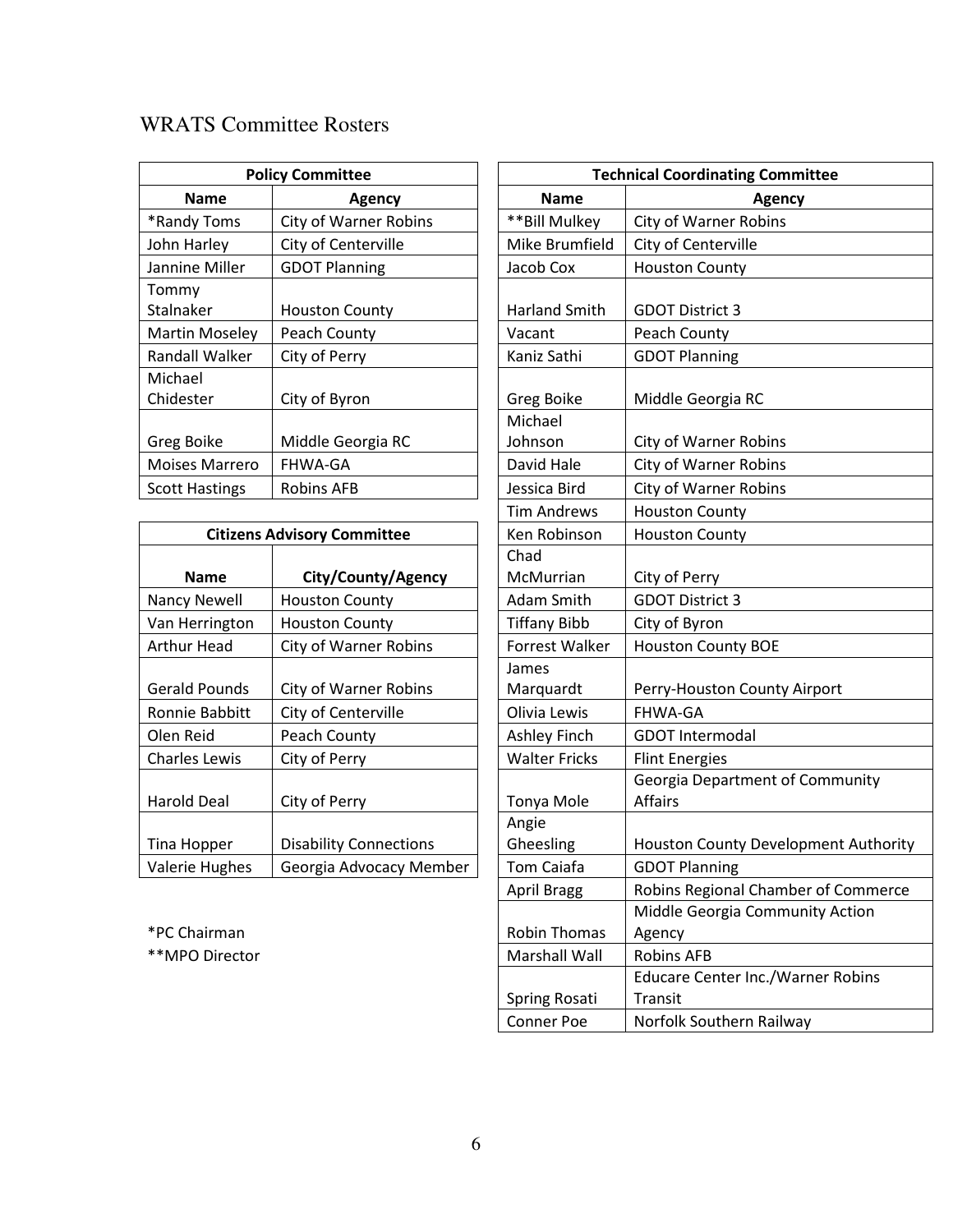### MPO's FY 2022 Planning Priorities

In FY 2022 the Warner Robins MPO staff will continue to support the established performance-based planning and programming system. The WRATS will set its own targets or support GDOT's PM1, PM2, PM3, and TAM Plan targets. Some of the tasks associated with this will include coordination and collaboration with FHWA, GDOT, and other Georgia MPOs with respect to TPM responsibilities; and administrative modification/amendment of the 2045 MTP and FY 2021-2024 TIP to update performance measures and targets and to include other transportation planning requirements. Attending Bicycle and Pedestrian Safety Task Team meetings, promoting safety plan action items, and comparing the WRATS Bicycle and Pedestrian Plan with bicycle and pedestrian crash, fatalities, and injuries data for the MPO will also be priorities for FY 2022.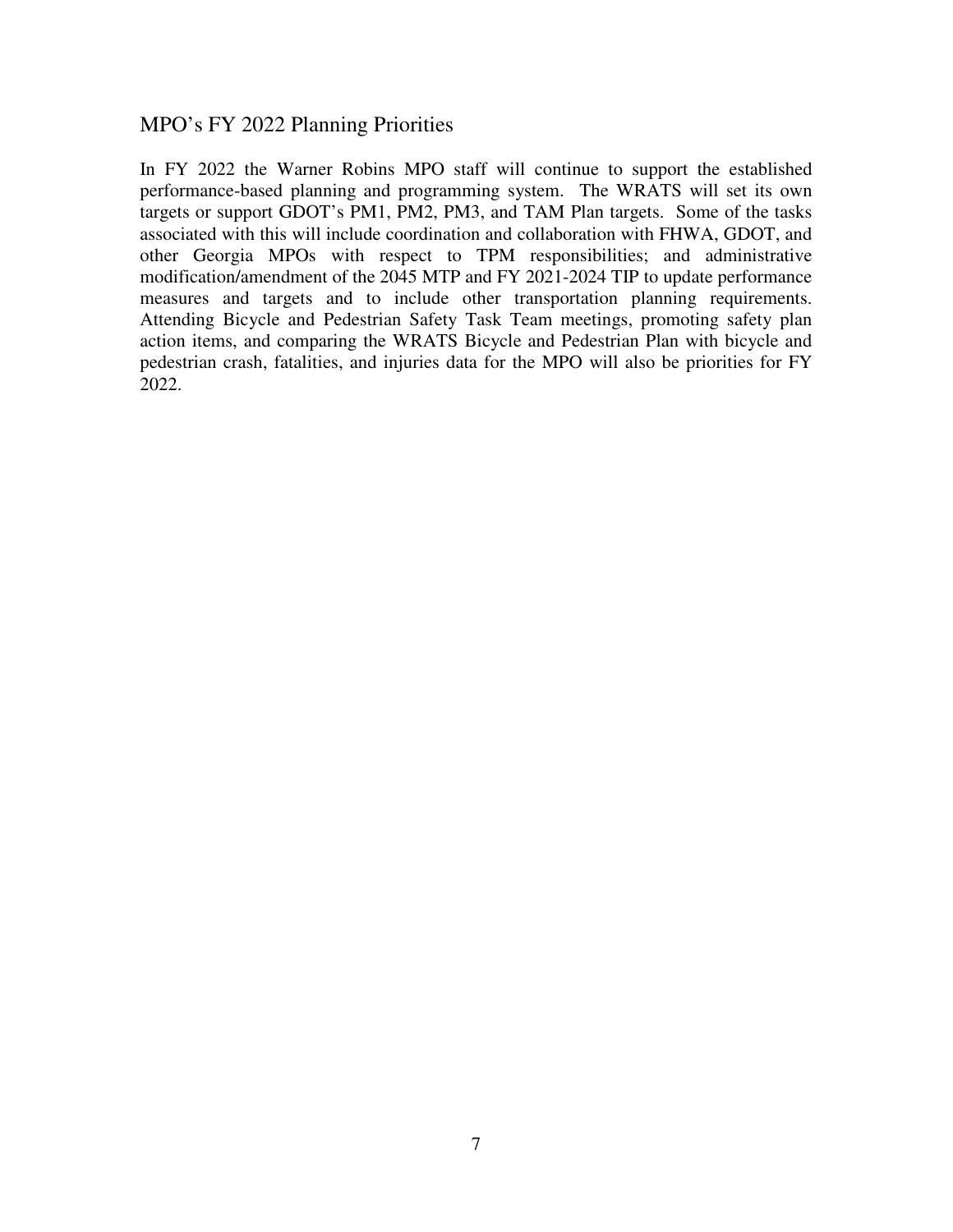# Sub-Element 1.1: Program Coordination

| <b>OBJECTIVE</b>                                 | To provide the interface between the transportation planning<br>process and the general community                                                                                                                                                                                                                                                          |
|--------------------------------------------------|------------------------------------------------------------------------------------------------------------------------------------------------------------------------------------------------------------------------------------------------------------------------------------------------------------------------------------------------------------|
| $\triangleright$ PREVIOUS WORK                   | -Reviewed MOA with MATS<br>-Updated WRATS information on MPO website                                                                                                                                                                                                                                                                                       |
| $\triangleright$ UPCOMING ACTIVITIES FOR<br>2022 | -Provide transportation-related data and services to planning<br>units, local government agencies, and the general public<br>-Meet/communicate with FHWA, GDOT, and other Georgia<br>MPOs to satisfy transportation performance management<br>requirements<br>-Continue to engage local jurisdictions and stakeholders on<br>development of public transit |
| <b>PRODUCT</b>                                   | Ongoing coordination with public and transportation<br>agencies                                                                                                                                                                                                                                                                                            |

| <b>TRANSPORTATION RELATED PLANNING ACTIVITIES</b> |                   |  |  |
|---------------------------------------------------|-------------------|--|--|
| <b>ORGANIZATION</b>                               | <b>ACTIVITIES</b> |  |  |
|                                                   |                   |  |  |
|                                                   |                   |  |  |

|                    | $\blacksquare$ MPO |
|--------------------|--------------------|
|                    |                    |
|                    |                    |
|                    |                    |
| 17/01/2<br>6/30/22 | <b>LEAD AGENCY</b> |

| <b>FUNDING</b><br><b>SOURCE</b> | <b>AMOUNT</b> |
|---------------------------------|---------------|
| <b>FHWA-PL</b>                  | 16,000        |
| <b>STATE-PL</b>                 |               |
| <b>LOCAL</b>                    | 4,000         |
| <b>TOTAL</b>                    | \$20,000      |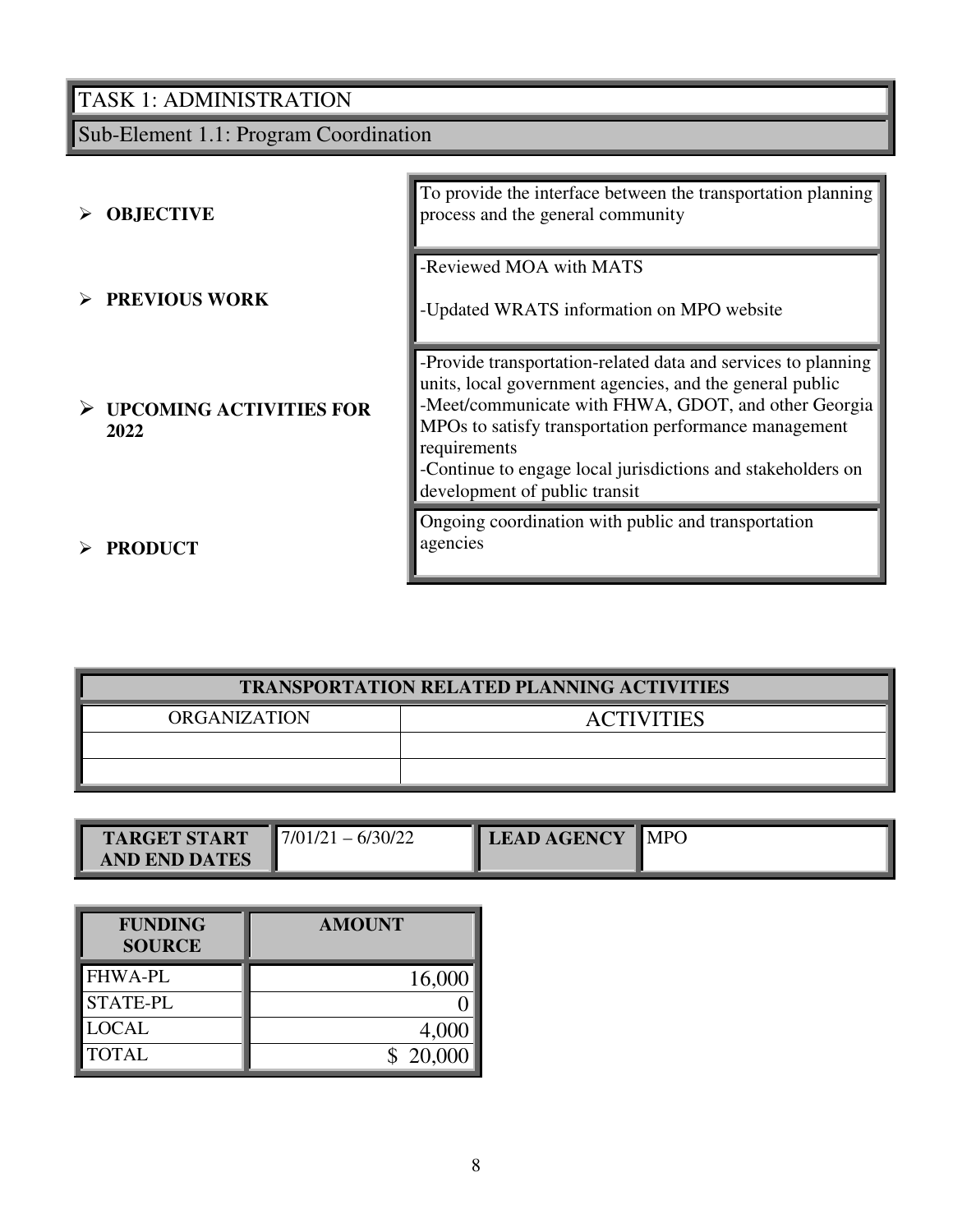Sub-Element 1.2: Operations and Administration

| $\triangleright$ OBJECTIVE                              | To ensure that the core MPO functions are being carried out in<br>accordance with 23 CFR 450 Subpart C, 23 CFR 420 Subpart A<br>and USDOT/FHWA initiatives                                                                  |
|---------------------------------------------------------|-----------------------------------------------------------------------------------------------------------------------------------------------------------------------------------------------------------------------------|
| $\triangleright$ PREVIOUS WORK                          | -WRATS committees met in February/March, July/August, and<br>October/November<br>-UPWP was prepared and adopted and Performance and<br>Expenditure Reports submitted to GDOT and FHWA<br>-TIP was administratively modified |
|                                                         | -Arrange TCC, CAC, and PC meetings and prepare minutes<br>-Develop performance and expenditure reports, certification,                                                                                                      |
| $\triangleright$ UPCOMING ACTIVITIES<br><b>FOR 2022</b> | and reimbursement requests                                                                                                                                                                                                  |
| $\triangleright$ PRODUCT                                | WRATS committee meetings and minutes, performance and<br>expenditure reports, reimbursement requests                                                                                                                        |

| <b>TRANSPORTATION RELATED PLANNING ACTIVITIES</b> |                   |  |  |  |
|---------------------------------------------------|-------------------|--|--|--|
| <b>ORGANIZATION</b>                               | <b>ACTIVITIES</b> |  |  |  |
|                                                   |                   |  |  |  |
|                                                   |                   |  |  |  |

| <b>TARGET START</b>  | $17/01/21 - 6/30/22$ | <b>LEAD AGENCY</b> | $\blacksquare$ MPO |
|----------------------|----------------------|--------------------|--------------------|
| <b>AND END DATES</b> |                      |                    |                    |

| <b>FUNDING</b><br><b>SOURCE</b> | <b>AMOUNT</b> |
|---------------------------------|---------------|
| <b>FHWA-PL</b>                  | 19,200        |
| <b>STATE-PL</b>                 |               |
| <b>LOCAL</b>                    | 4,800         |
| <b>TOTAL</b>                    | \$24,000      |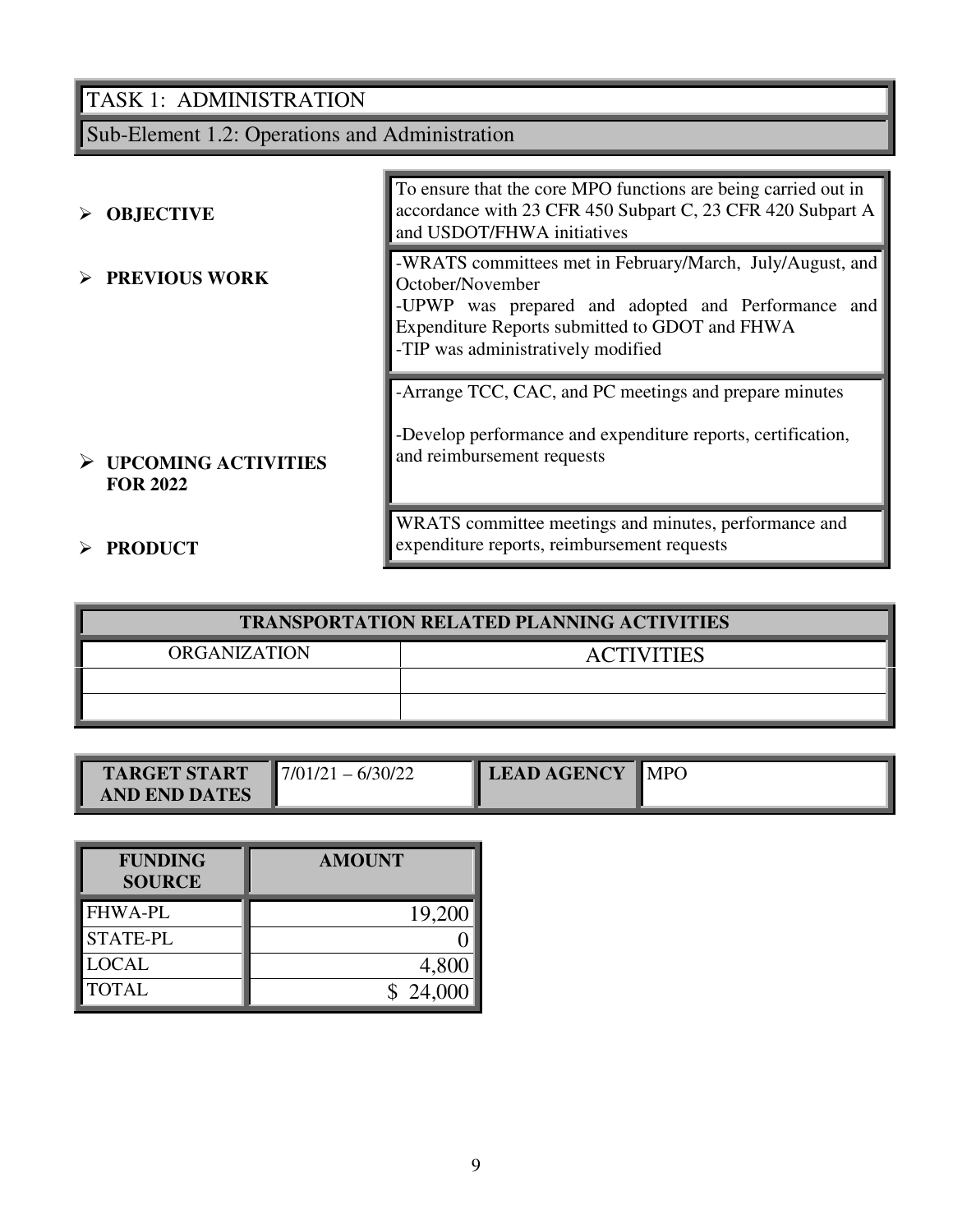# Sub-Element 1.3: Training/Employee Education

| <b>OBJECTIVE</b>                              | To maintain a high degree of competency in transportation and<br>related planning disciplines                                                                                                                                                                                                                                                                                                                                                                        |
|-----------------------------------------------|----------------------------------------------------------------------------------------------------------------------------------------------------------------------------------------------------------------------------------------------------------------------------------------------------------------------------------------------------------------------------------------------------------------------------------------------------------------------|
| <b>PREVIOUS WORK</b>                          | -Transportation Planner participated virtually in the following:<br>GDOT Title VI/ADA Training (Jul 22), GDOT ROW Training<br>(Aug 4), GDOT Transit Subrecipient Workshop (Sept 1-2),<br>BlackCat Training (Sept 23), GAMPO Meeting/PL Funds<br>Committee (Sept 28), and SHSP Summit (Dec 9).<br>-Transportation Planner participated in performance<br>management and NPMRDS webinars hosted by FHWA and<br>COVID effects on transportation webinars hosted by ARC. |
| <b>UPCOMING ACTIVITIES</b><br><b>FOR 2022</b> | Attend conferences and courses offered by the National<br>Highway Institute (NHI), Federal and State DOTs, and other<br>transportation-related institutions<br>Ongoing staff improvement and education                                                                                                                                                                                                                                                               |
| <b>PRODUCT</b>                                |                                                                                                                                                                                                                                                                                                                                                                                                                                                                      |

| <b>TRANSPORTATION RELATED PLANNING ACTIVITIES</b> |  |  |  |
|---------------------------------------------------|--|--|--|
| <b>ORGANIZATION</b><br><b>ACTIVITIES</b>          |  |  |  |
|                                                   |  |  |  |
|                                                   |  |  |  |

| <b>TARGET START</b>  | <b>To be determined</b> | <b>LEAD AGENCY</b> | $\blacksquare$ MPO |
|----------------------|-------------------------|--------------------|--------------------|
| <b>AND END DATES</b> |                         |                    |                    |

| <b>FUNDING</b><br><b>SOURCE</b> | <b>AMOUNT</b> |
|---------------------------------|---------------|
| <b>FHWA-PL</b>                  | 2,400         |
| <b>STATE-PL</b>                 |               |
| <b>LOCAL</b>                    | 600           |
| <b>TOTAL</b>                    | \$3,000       |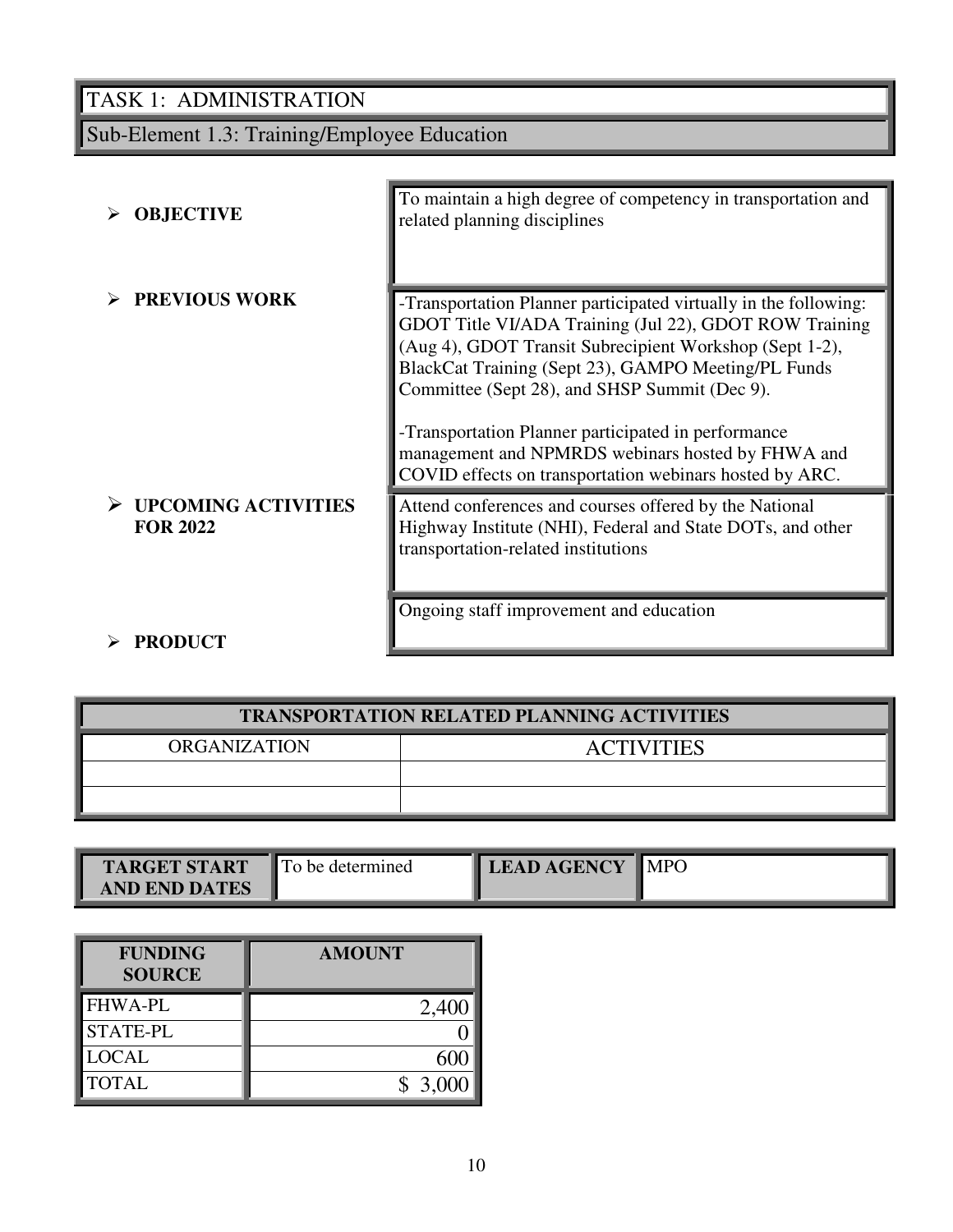## Sub-Element 1.4: Unified Planning Work Program

| <b>OBJECTIVE</b>                              | To prepare annual WRATS Unified Planning Work Program in<br>accordance with 23 CFR 450 Subpart C, 23 CFR 420 Subpart A<br>and USDOT/FHWA initiatives                                                                                                                         |
|-----------------------------------------------|------------------------------------------------------------------------------------------------------------------------------------------------------------------------------------------------------------------------------------------------------------------------------|
| <b>PREVIOUS WORK</b>                          | -Draft FY 2021 UPWP prepared<br>-Final FY 2021 UPWP approved at February/March 2020<br>meetings<br>-FY 2022 UPWP prepared with an anticipated adoption of<br>March 9, 2021                                                                                                   |
| <b>UPCOMING ACTIVITIES</b><br><b>FOR 2022</b> | -Submit biannual performance and expenditure reports to the<br>appropriate agencies<br>-Identify transportation planning work tasks and sub-elements,<br>prepare descriptive narrative and cost estimate for each sub-<br>element, and coordinate input for the FY 2023 UPWP |
| <b>PRODUCT</b>                                | FY 2023 UPWP (anticipated adoption March 8, 2022)                                                                                                                                                                                                                            |

| <b>TRANSPORTATION RELATED PLANNING ACTIVITIES</b> |  |  |  |  |  |
|---------------------------------------------------|--|--|--|--|--|
| <b>ORGANIZATION</b><br><b>ACTIVITIES</b>          |  |  |  |  |  |
|                                                   |  |  |  |  |  |
|                                                   |  |  |  |  |  |

| TARGET START         | Draft: 12/15/2021       | LEAD AGENCY MPO |  |
|----------------------|-------------------------|-----------------|--|
| <b>AND END DATES</b> | <b>Final:</b> 3/15/2022 |                 |  |

| <b>FUNDING</b><br><b>SOURCE</b> | <b>AMOUNT</b> |
|---------------------------------|---------------|
| <b>FHWA-PL</b>                  | 2,400         |
| <b>STATE-PL</b>                 |               |
| <b>LOCAL</b>                    | 600           |
| <b>TOTAL</b>                    | \$3,000       |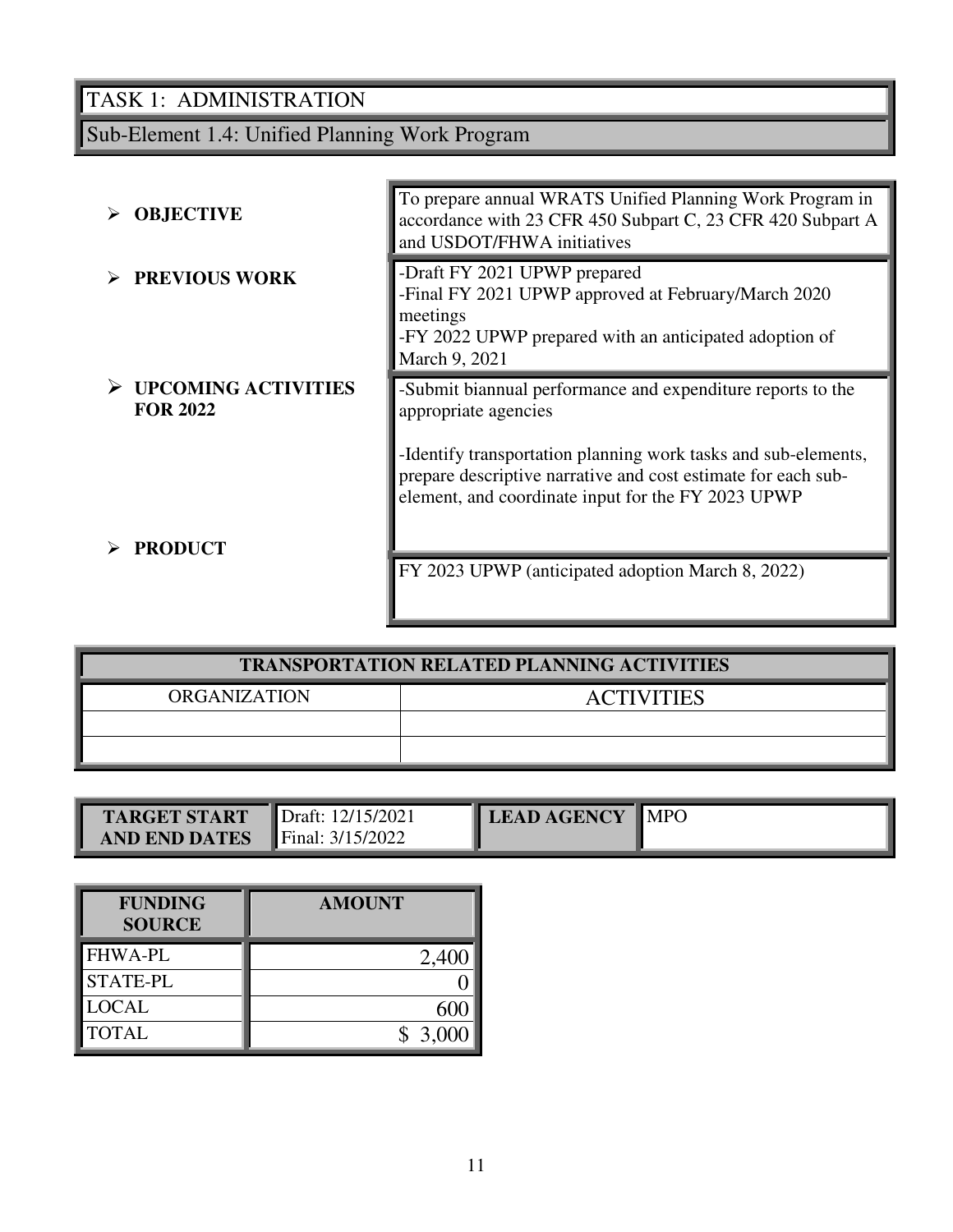## TASK 2: PUBLIC INVOLVEMENT

## Sub-Element 2.1: Community Outreach/Education

| <b>OBJECTIVE</b>                              | To provide citizens, local officials, and other stakeholders with<br>information to help them understand the metropolitan<br>transportation process                                                                                                       |
|-----------------------------------------------|-----------------------------------------------------------------------------------------------------------------------------------------------------------------------------------------------------------------------------------------------------------|
| <b>PREVIOUS WORK</b>                          | -Posted admin mods for FY 2018-2021 TIP & 2040 LRTP to<br>MPO website<br>-Updated website with 2045 MTP project milestones and public<br>feedback opportunities<br>-Advertised second public open house for the 2045 MTP<br>(hosted virtually on website) |
| <b>UPCOMING ACTIVITIES</b><br><b>FOR 2022</b> | -Meet with community groups and individuals on WRATS<br>planning program<br>-Identify transportation deficiencies and other community<br>issues and concerns                                                                                              |
| <b>PRODUCT</b>                                | Ongoing community outreach and education                                                                                                                                                                                                                  |

| <b>TRANSPORTATION RELATED PLANNING ACTIVITIES</b> |  |  |  |  |
|---------------------------------------------------|--|--|--|--|
| <b>ORGANIZATION</b><br><b>ACTIVITIES</b>          |  |  |  |  |
|                                                   |  |  |  |  |
|                                                   |  |  |  |  |

| <b>TARGET START</b>  | 6/30/22<br>$\blacksquare$ 7/01/21 | <b>LEAD AGENCY</b> | <b>MPC</b> |
|----------------------|-----------------------------------|--------------------|------------|
|                      |                                   |                    |            |
| <b>AND END DATES</b> |                                   |                    |            |

| <b>FUNDING</b><br><b>SOURCE</b> | <b>AMOUNT</b> |
|---------------------------------|---------------|
| <b>FHWA-PL</b>                  | 1,600         |
| <b>STATE-PL</b>                 |               |
| <b>LOCAL</b>                    |               |
| <b>TOTAL</b>                    | 2.00          |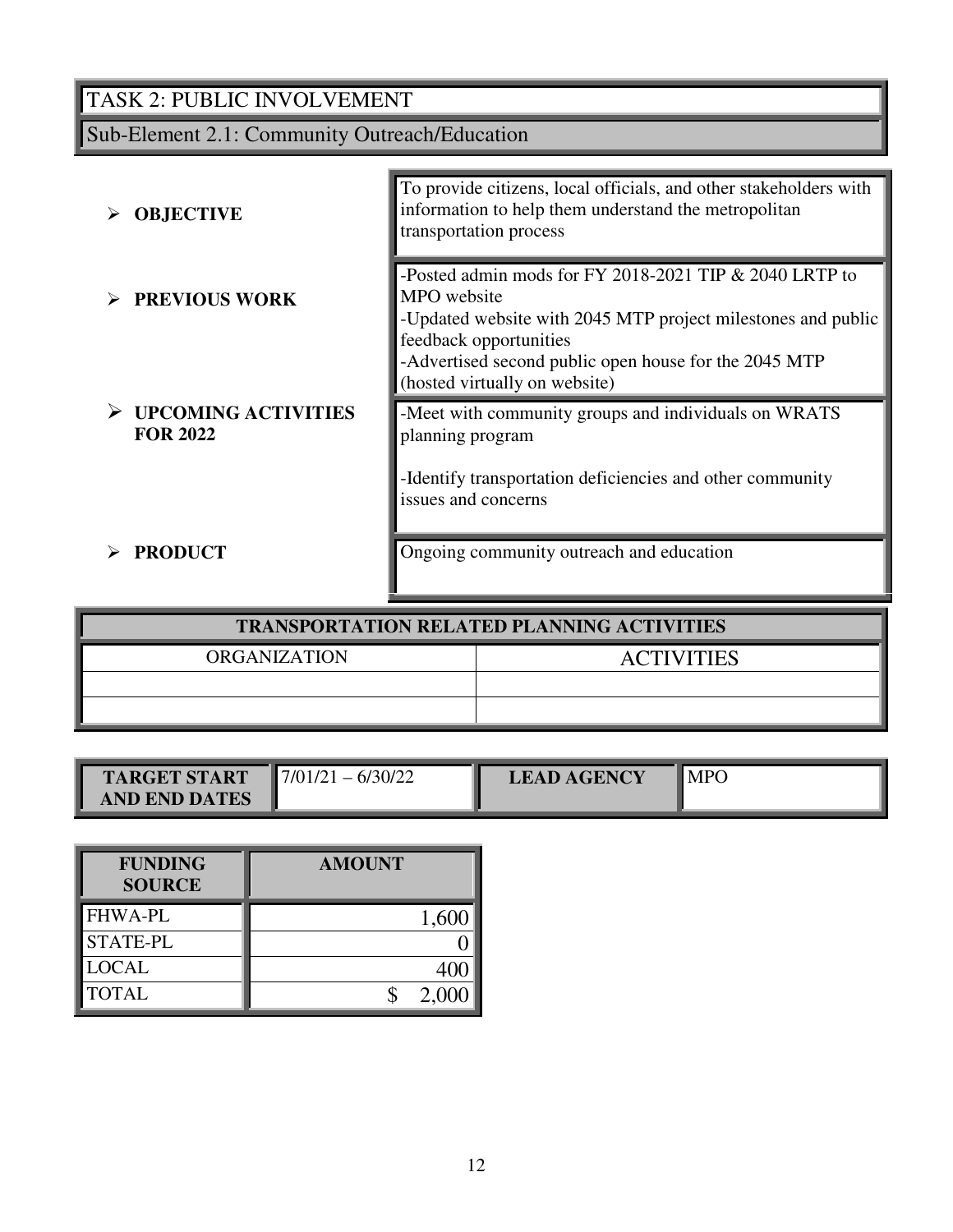## TASK 2: PUBLIC INVOLVEMENT

Sub-Element 2.2: Environmental Justice/Title VI

| <b>OBJECTIVE</b>                                 | To seek out and consider the needs of those traditionally<br>underserved, such as low-income and minority households,<br>who may face challenges accessing employment and other<br>services                     |
|--------------------------------------------------|-----------------------------------------------------------------------------------------------------------------------------------------------------------------------------------------------------------------|
| <b>PREVIOUS WORK</b>                             | -Created maps and reported on EJ populations, mean travel<br>time to work, and households without a vehicle<br>-Amended Participation Plan for virtual participation and 2045<br>MTP public involvement results |
| <b>UPCOMING</b><br><b>ACTIVITIES FOR</b><br>2022 | -Monitor and evaluate the public participation process and<br>review and update the Participation Plan as appropriate<br>-Review and update ADA Transition Plan                                                 |
| $\triangleright$ PRODUCT                         | Participation Plan updates (if needed)                                                                                                                                                                          |

| <b>TRANSPORTATION RELATED PLANNING ACTIVITIES</b> |                   |  |
|---------------------------------------------------|-------------------|--|
| <b>ORGANIZATION</b>                               | <b>ACTIVITIES</b> |  |
|                                                   |                   |  |
|                                                   |                   |  |

| <b>TARGET START</b>  | $-6/30/22$<br>$\blacksquare$ 7/01/2. | <b>LEAD AGENCY</b> | <b>MPC</b> |
|----------------------|--------------------------------------|--------------------|------------|
| <b>AND END DATES</b> |                                      |                    |            |

| <b>FUNDING</b><br><b>SOURCE</b> | <b>AMOUNT</b> |
|---------------------------------|---------------|
| <b>FHWA-PL</b>                  | 1,600         |
| <b>STATE-PL</b>                 |               |
| <b>LOCAL</b>                    |               |
| <b>TOTAL</b>                    | 2,000         |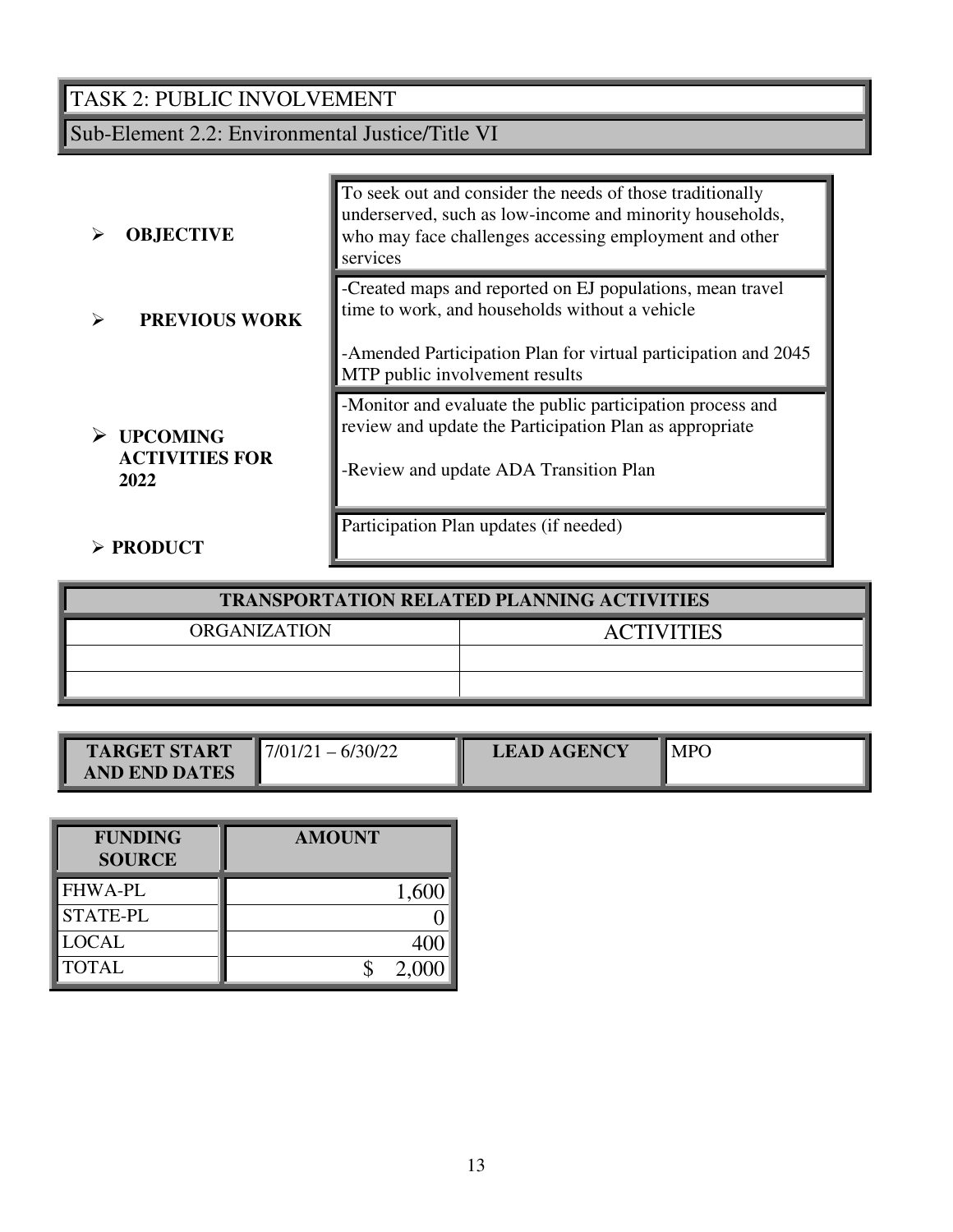Sub-Element 3.1: Socio-Economic Data

| <b>OBJECTIVE</b>                              | To analyze current socio-economic conditions and estimate<br>projections necessary for the transportation model                                                                           |
|-----------------------------------------------|-------------------------------------------------------------------------------------------------------------------------------------------------------------------------------------------|
| <b>PREVIOUS WORK</b>                          | -Reviewed socio-economic data for Census activities<br>-Compared transportation disadvantaged areas to Warner<br>Robins Transit (W.R.T.) bus stop locations                               |
| <b>UPCOMING</b><br><b>ACTIVITIES FOR 2022</b> | -Identify population, housing, median income, employment,<br>and school enrollment information<br>-Use American Community Survey (ACS) data in describing<br>metropolitan travel patterns |
|                                               | -Collect and analyze Census data related to EJ populations<br>particularly concerning no vehicle households and the W.R.T.<br>routes                                                      |
| <b>PRODUCT</b>                                | Socio-economic data maps and reports                                                                                                                                                      |

| <b>TRANSPORTATION RELATED PLANNING ACTIVITIES</b> |                   |  |
|---------------------------------------------------|-------------------|--|
| ORGANIZATION                                      | <b>ACTIVITIES</b> |  |
|                                                   |                   |  |
|                                                   |                   |  |

| <b>TARGET START AND </b> 7/01/21 - 6/30/22 | <b>LEAD AGENCY</b> | $\blacksquare$ MPO |
|--------------------------------------------|--------------------|--------------------|
| <b>END DATES</b>                           |                    |                    |

| <b>FUNDING SOURCE</b> | <b>AMOUNT</b> |
|-----------------------|---------------|
| <b>FHWA-PL</b>        | 2,00          |
| <b>STATE-PL</b>       |               |
| <b>LOCAL</b>          | 50            |
| <b>TOTAL</b>          | 2,500         |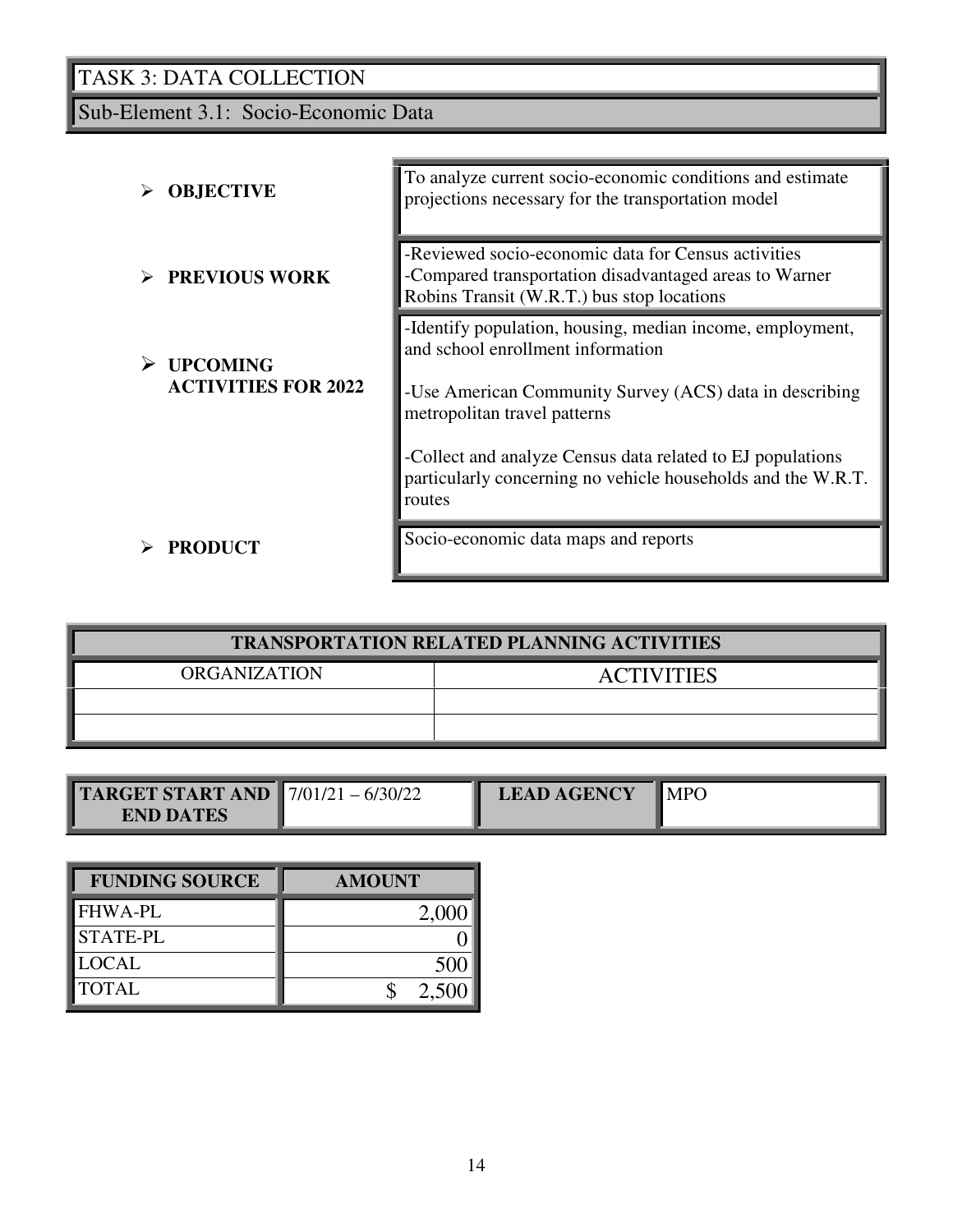Sub-Element 3.2: Land Use Monitoring

| <b>OBJECTIVE</b>                                 | To maintain and update future $\&$ existing land use                                                                                                                                                       |
|--------------------------------------------------|------------------------------------------------------------------------------------------------------------------------------------------------------------------------------------------------------------|
| <b>PREVIOUS WORK</b>                             | -Reviewed planning and zoning staff reports, meeting agendas<br>and minutes<br>-Reviewed and commented on DRI submissions                                                                                  |
| <b>UPCOMING</b><br><b>ACTIVITIES FOR</b><br>2022 | -Monitor significant zoning actions that could produce<br>urbanized area land use changes<br>-Evaluate land use and socio-economic data changes to<br>determine effects on transportation plan development |
| <b>PRODUCT</b>                                   | Ongoing monitoring of land use changes                                                                                                                                                                     |

| <b>TRANSPORTATION RELATED PLANNING ACTIVITIES</b> |                   |  |
|---------------------------------------------------|-------------------|--|
| ORGANIZATION                                      | <b>ACTIVITIES</b> |  |
|                                                   |                   |  |
|                                                   |                   |  |

| <b>TARGET START AND END</b><br><b>DATES</b> | $17/01/21 - 6/30/22$ | <b>LEAD AGENCY</b> | $\blacksquare$ MPO |
|---------------------------------------------|----------------------|--------------------|--------------------|
|---------------------------------------------|----------------------|--------------------|--------------------|

| <b>FUNDING SOURCE</b> | <b>AMOUNT</b> |
|-----------------------|---------------|
| <b>FHWA-PL</b>        |               |
| STATE-PL              |               |
| <b>LOCAL</b>          |               |
| <b>TOTAL</b>          |               |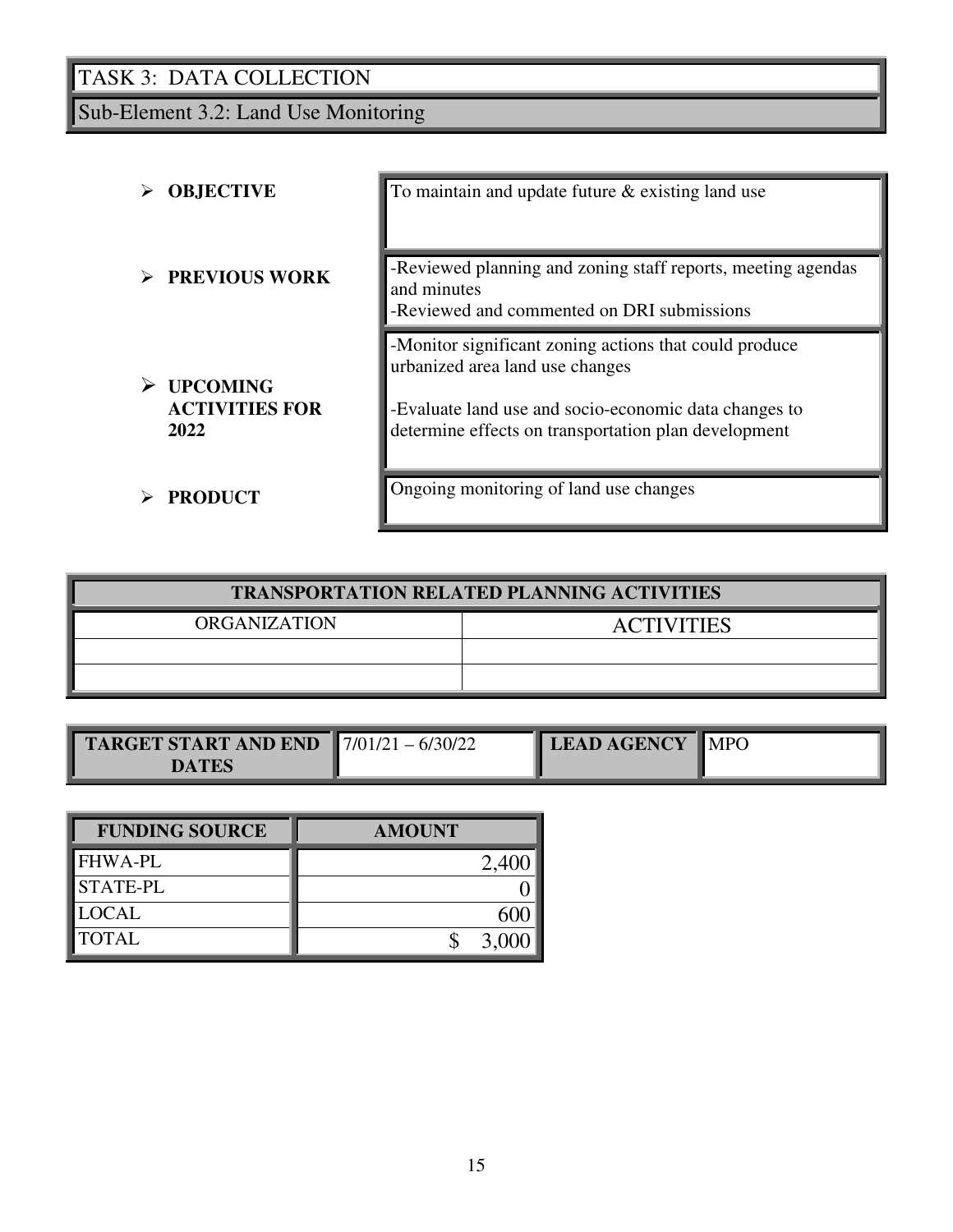Sub-Element 3.3: Accident Reduction Program

| <b>OBJECTIVE</b>                              | To identify and improve locations with high accident rates or<br>operational deficiencies                                                                                                                                      |
|-----------------------------------------------|--------------------------------------------------------------------------------------------------------------------------------------------------------------------------------------------------------------------------------|
| <b>PREVIOUS WORK</b>                          | -Processed monthly accident reports for WRATS area<br>-Produced WRATS Top 50 Report for 2020                                                                                                                                   |
| <b>UPCOMING</b><br><b>ACTIVITIES FOR 2022</b> | -Collect and compile traffic accident reports for 2021<br>-Identify high risk locations and undertake a program to reduce<br>accidents, injuries, and fatalities<br>-Create and present top accident locations report at WRATS |
| <b>PRODUCT</b>                                | February/March meetings<br>Accident database and report                                                                                                                                                                        |

| <b>TRANSPORTATION RELATED PLANNING ACTIVITIES</b> |                   |  |  |
|---------------------------------------------------|-------------------|--|--|
| <b>ORGANIZATION</b>                               | <b>ACTIVITIES</b> |  |  |
|                                                   |                   |  |  |
|                                                   |                   |  |  |

| <b>START AND</b><br>$'$ A R $'$ | IJ | <b>AGENCY</b> | MP6 |
|---------------------------------|----|---------------|-----|
| <b>END DATES</b>                |    |               |     |

| <b>FUNDING SOURCE</b> | <b>AMOUNT</b> |
|-----------------------|---------------|
| <b>FHWA-PL</b>        | 11,200        |
| <b>STATE-PL</b>       |               |
| <b>LOCAL</b>          | 2,800         |
| <b>TOTAL</b>          | 14,000        |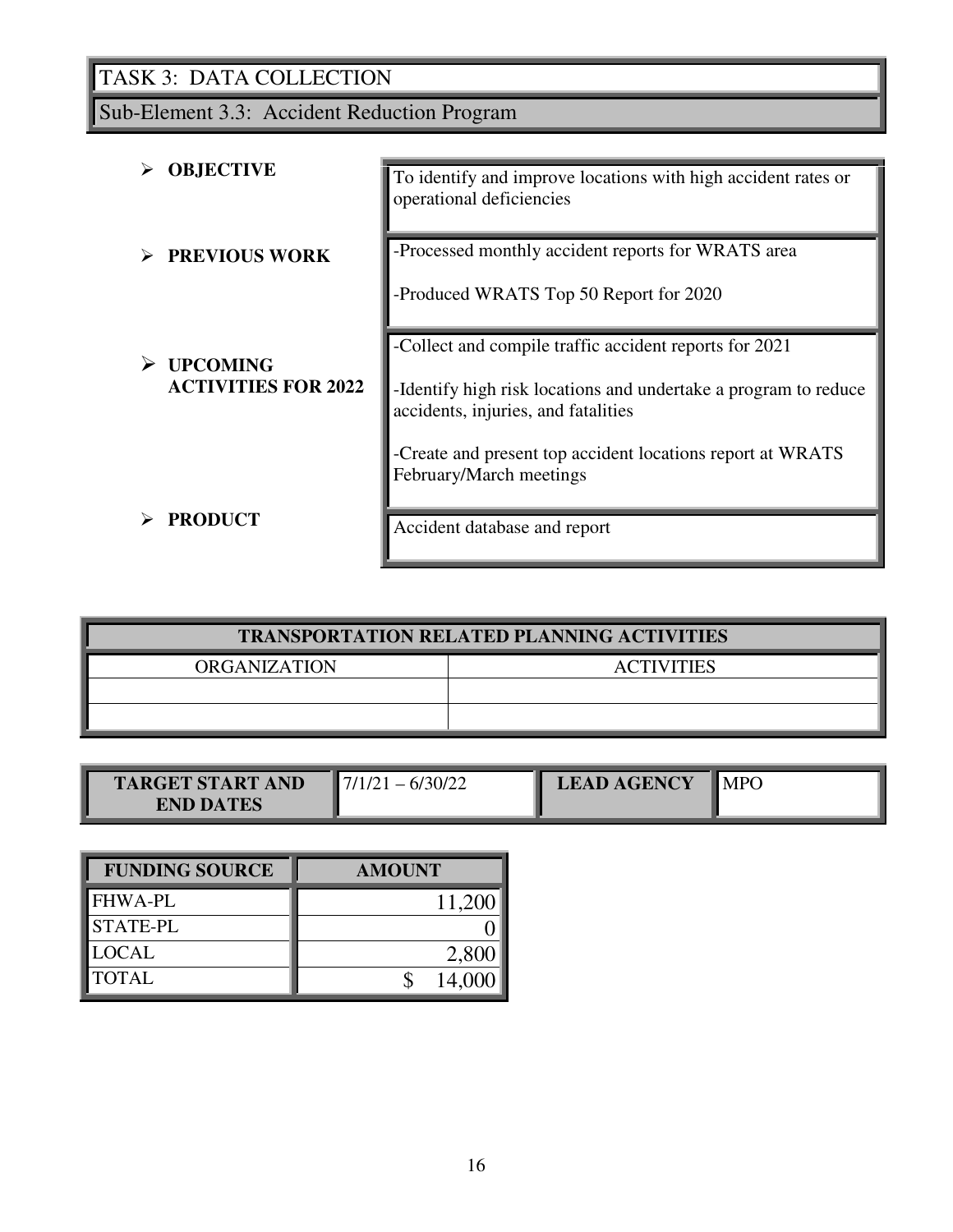Sub-Element 3.4: System Monitoring

| <b>OBJECTIVE</b>                                      | To monitor changes in existing transportation system conditions<br>for verifying the validity of the WRATS Plan                                                                               |
|-------------------------------------------------------|-----------------------------------------------------------------------------------------------------------------------------------------------------------------------------------------------|
| <b>PREVIOUS WORK</b>                                  | -Collected traffic counts for calendar year 2020<br>-Conducted warrant studies for stop sign and traffic signal<br>requests                                                                   |
| <b>UPCOMING</b><br>➤<br><b>ACTIVITIES FOR</b><br>2022 | -Compile GDOT annual traffic counts and conduct special<br>counts<br>-Scope available data related to safety, pavement and bridge<br>condition, travel time reliability, and freight movement |
| <b>PRODUCT</b>                                        | Traffic counts database                                                                                                                                                                       |

| <b>TRANSPORTATION RELATED PLANNING ACTIVITIES</b> |                   |  |  |
|---------------------------------------------------|-------------------|--|--|
| <b>ORGANIZATION</b>                               | <b>ACTIVITIES</b> |  |  |
|                                                   |                   |  |  |
|                                                   |                   |  |  |

| <b>TARGET START AND END</b> $\left  \frac{7}{12}\right  = \frac{6}{30/22}$ | <b>LEAD AGENCY</b> | MP <sub>(</sub> |
|----------------------------------------------------------------------------|--------------------|-----------------|
| <b>DATES</b>                                                               |                    |                 |

| <b>FUNDING SOURCE</b> | <b>AMOUNT</b> |
|-----------------------|---------------|
| <b>FHWA-PL</b>        | 2,400         |
| <b>STATE-PL</b>       |               |
| <b>LOCAL</b>          |               |
| <b>TOTAL</b>          | 3,000         |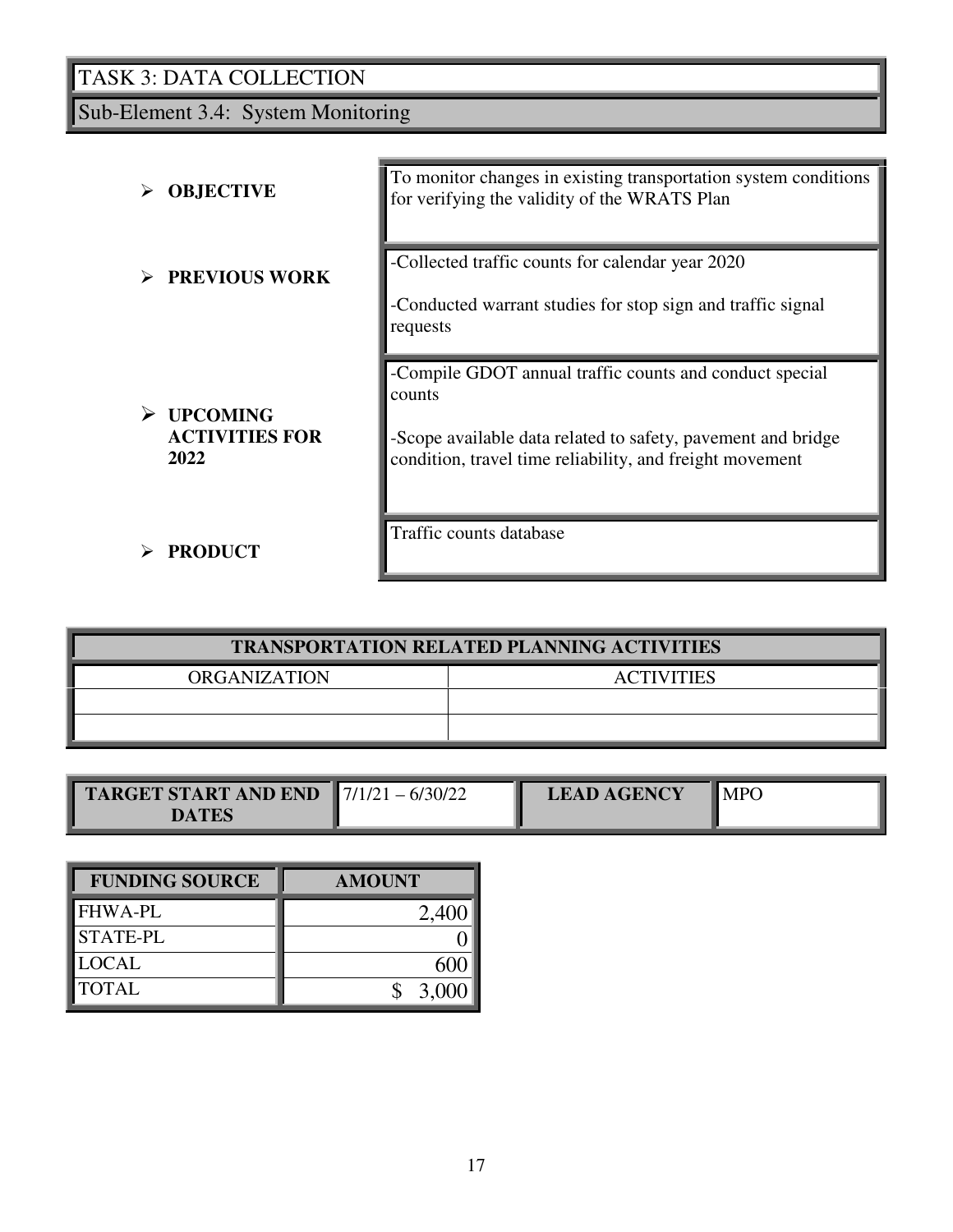Sub-Element 4.1: Air Quality

| <b>OBJECTIVE</b>                         | To prepare an air quality element for the WRATS planning<br>process and participate in activities of the Middle Georgia Clean<br>Air Coalition. |
|------------------------------------------|-------------------------------------------------------------------------------------------------------------------------------------------------|
| <b>PREVIOUS WORK</b>                     | -Attended Middle Georgia Clean Air Advisory Committee<br>meetings                                                                               |
|                                          | -Attended Middle Georgia Clean Air Coalition meetings                                                                                           |
|                                          | -Encourage air quality strategies and local actions in Middle<br>Georgia                                                                        |
| <b>UPCOMING</b><br><b>ACTIVITIES FOR</b> | -Assist with the development of a Healthy Buildings Initiative                                                                                  |
| 2022                                     | -Help expand Middle Georgia Solar Programs                                                                                                      |
| <b>PRODUCT</b>                           | Ongoing support of electric vehicles and solar programs and<br>community engagement                                                             |
|                                          |                                                                                                                                                 |

| <b>TRANSPORTATION RELATED PLANNING ACTIVITIES</b> |  |  |  |
|---------------------------------------------------|--|--|--|
| <b>ACTIVITIES</b>                                 |  |  |  |
|                                                   |  |  |  |
|                                                   |  |  |  |
|                                                   |  |  |  |

| <b>TARGET START AND</b><br>$\mathsf{D}'$<br>$\overline{\phantom{0}}$<br><b>END DATES</b> | <b>LEAD AGENCY</b> | $\blacksquare$ MPO |
|------------------------------------------------------------------------------------------|--------------------|--------------------|
|------------------------------------------------------------------------------------------|--------------------|--------------------|

| <b>FUNDING SOURCE</b> | <b>AMOUNT</b> |
|-----------------------|---------------|
| <b>FHWA-PL</b>        |               |
| <b>STATE-PL</b>       |               |
| <b>LOCAL</b>          |               |
| <b>TOTAL</b>          | 3.00          |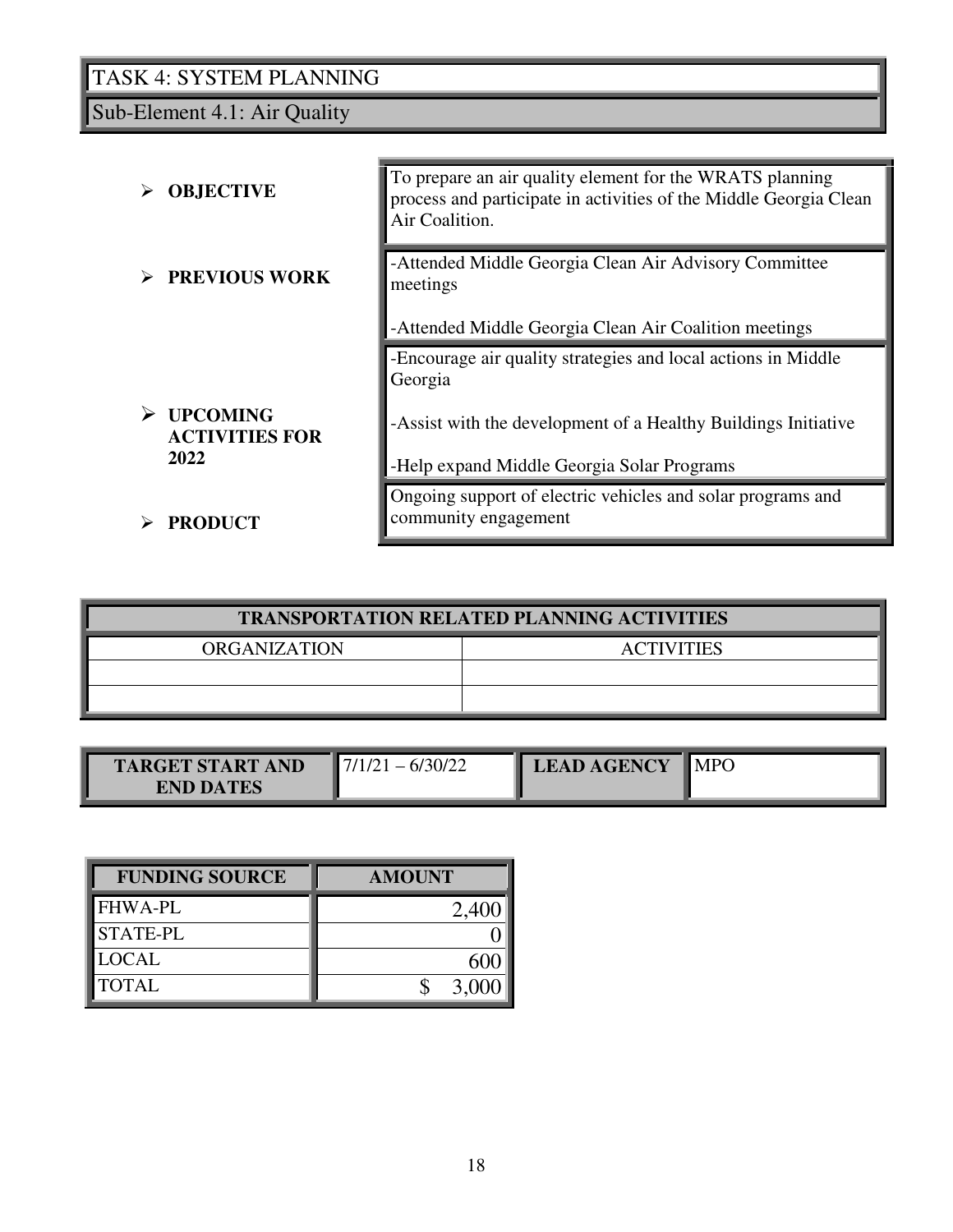Sub-Element 4.2: Transportation Improvement Program

| <b>OBJECTIVE</b>                              | To define a 4 year capital improvement program for<br>transportation projects                                                                                                             |
|-----------------------------------------------|-------------------------------------------------------------------------------------------------------------------------------------------------------------------------------------------|
| <b>PREVIOUS WORK</b>                          | Completed FY 2021-2024 TIP and amended as needed                                                                                                                                          |
| <b>UPCOMING</b><br><b>ACTIVITIES FOR 2022</b> | -Work with GDOT and local planning partners to maintain<br>an up-to-date FY 2021-2024 TIP<br>-Prepare FY 2022-2025 TIP if needed<br>-Present FY 2022-2025 TIP for public review if needed |
| <b>PRODUCT</b>                                | FY 2022-2025 TIP                                                                                                                                                                          |

| <b>TRANSPORTATION RELATED PLANNING ACTIVITIES</b> |  |  |  |  |
|---------------------------------------------------|--|--|--|--|
| <b>ORGANIZATION</b><br><b>ACTIVITIES</b>          |  |  |  |  |
|                                                   |  |  |  |  |
|                                                   |  |  |  |  |

| <b>TARGET START AND END</b> | $3/31/2^{\circ}$<br>$\blacksquare$ Draft | <b>LEAD AGENCY</b> | <b>MPC</b> |
|-----------------------------|------------------------------------------|--------------------|------------|
| <b>TES</b><br>DА            | 6/30/22<br>Final                         |                    |            |

| <b>FUNDING SOURCE</b> | <b>AMOUNT</b> |
|-----------------------|---------------|
| <b>FHWA-PL</b>        | 6,500         |
| <b>STATE-PL</b>       |               |
| <b>LOCAL</b>          | 1,625         |
| <b>TOTAL</b>          | 8.125         |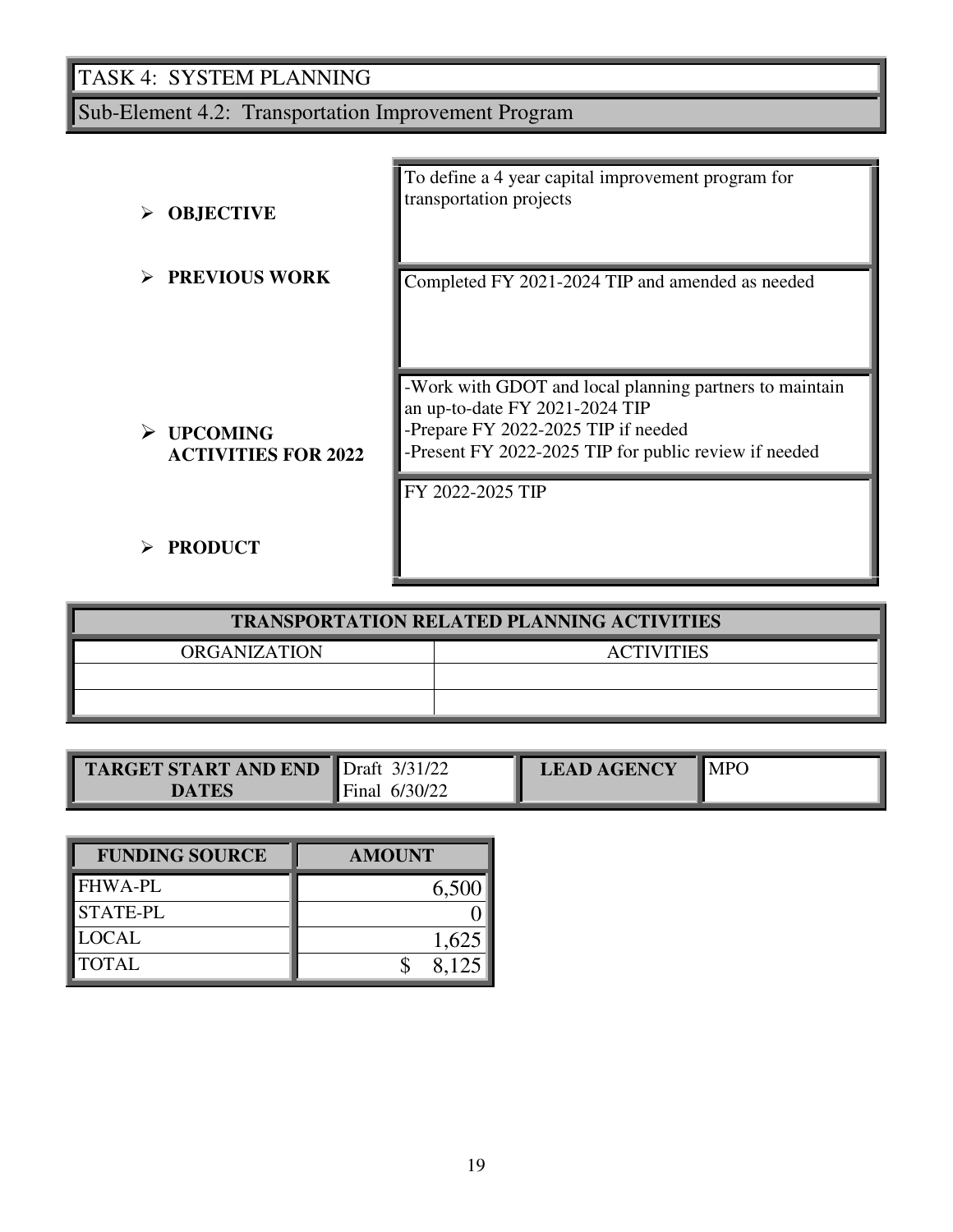Sub-element 4.3: Metropolitan Transportation Plan

| <b>OBJECTIVE</b>                              | To maintain/update the WRATS 2045 Metropolitan<br>Transportation Plan in accordance with 23 CFR 450 Subpart<br>C and USDOT/FHWA initiatives                                                   |
|-----------------------------------------------|-----------------------------------------------------------------------------------------------------------------------------------------------------------------------------------------------|
| <b>PREVIOUS WORK</b>                          | WRATS 2045 Metropolitan Transportation Plan adopted<br>October 21, 2020                                                                                                                       |
| <b>UPCOMING</b><br><b>ACTIVITIES FOR 2022</b> | Evaluate the need to amend 2045 MTP to include final<br>performance measures, targets, other transportation planning<br>requirements, and address the MTP planning factors such as<br>freight |
| <b>PRODUCT</b>                                | <b>WRATS</b> 2045 Metropolitan Transportation Plan<br>administrative modifications/amendments                                                                                                 |

| <b>TRANSPORTATION RELATED PLANNING ACTIVITIES</b> |  |  |  |  |  |
|---------------------------------------------------|--|--|--|--|--|
| <b>ORGANIZATION</b><br><b>ACTIVITIES</b>          |  |  |  |  |  |
|                                                   |  |  |  |  |  |
|                                                   |  |  |  |  |  |
|                                                   |  |  |  |  |  |

| <b>TARGET START AND END</b> | $17/01/21 - 6/30/22$ | <b>LEAD AGENCY</b> | <b>MPO</b> |
|-----------------------------|----------------------|--------------------|------------|
| <b>DATES</b>                |                      |                    |            |

| <b>FUNDING SOURCE</b> | <b>AMOUNT</b> |
|-----------------------|---------------|
| <b>FHWA-PL</b>        | 4,800         |
| <b>STATE-PL</b>       |               |
| <b>LOCAL</b>          | 1,200         |
| <b>TOTAL</b>          | 6.000         |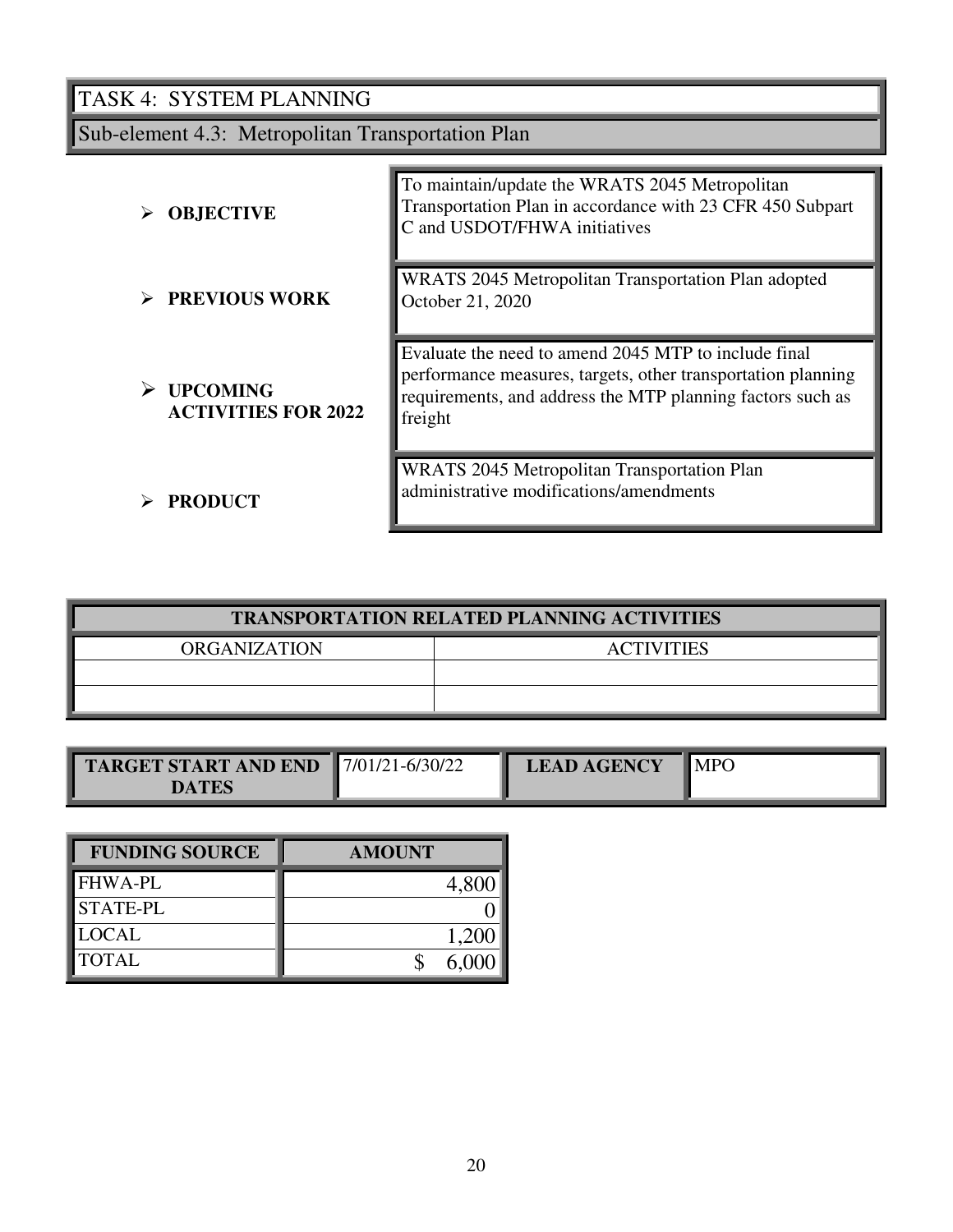Sub-Element 4.4: Bicycle and Pedestrian Safety

| <b>OBJECTIVE</b>                              | To help reverse the upward trend in serious and fatal bicycle<br>and pedestrian injuries                                                                                                                                                                                          |
|-----------------------------------------------|-----------------------------------------------------------------------------------------------------------------------------------------------------------------------------------------------------------------------------------------------------------------------------------|
| <b>PREVIOUS WORK</b>                          | -Attended Bicycle Safety Task Team meetings<br>-Attended Pedestrian Safety Task Team meetings                                                                                                                                                                                     |
| <b>UPCOMING</b><br><b>ACTIVITIES FOR 2022</b> | -Continue to participate in Bicycle and Pedestrian Safety Task<br>Team meetings<br>-Promote action items of GDOT's Bicycle and Pedestrian<br><b>Safety Action Plans</b><br>- Review WRATS Bike/Ped Plan and compare with bike/ped<br>crash, fatalities, and injuries data for MPO |
| <b>PRODUCT</b>                                | -Report of review findings and supporting documentation such<br>as maps                                                                                                                                                                                                           |

| <b>TRANSPORTATION RELATED PLANNING ACTIVITIES</b> |                   |  |  |
|---------------------------------------------------|-------------------|--|--|
| <b>ORGANIZATION</b>                               | <b>ACTIVITIES</b> |  |  |
|                                                   |                   |  |  |
|                                                   |                   |  |  |

| <b>TARGET START AND END</b> $\blacksquare$ 7/1/21 - 6/30/22 | <b>LEAD AGENCY</b> | $\blacksquare$ MPO |
|-------------------------------------------------------------|--------------------|--------------------|
| DATES                                                       |                    |                    |

| <b>FUNDING SOURCE</b> | <b>AMOUNT</b> |
|-----------------------|---------------|
| <b>FHWA-PL</b>        | 2,40          |
| <b>STATE-PL</b>       |               |
| <b>LOCAL</b>          |               |
| <b>TOTAL</b>          | 3,00          |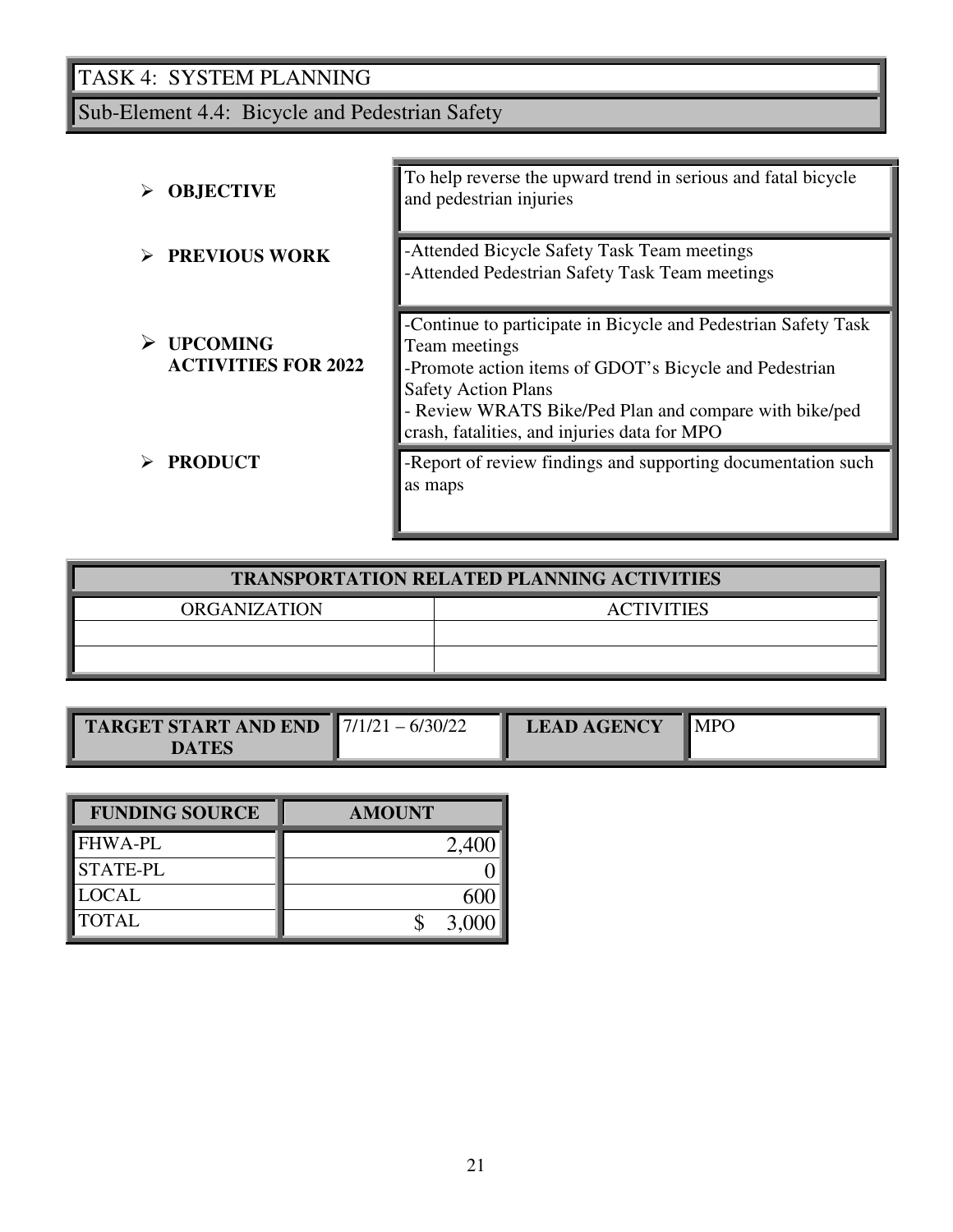| <b>PROPOSED FUNDING SOURCE BY PERFORMING AGENCY - FY 2022</b> |                                        |                                    |                |              |           |              |                                |                                          |                                     |                             |                    |           |              |           |
|---------------------------------------------------------------|----------------------------------------|------------------------------------|----------------|--------------|-----------|--------------|--------------------------------|------------------------------------------|-------------------------------------|-----------------------------|--------------------|-----------|--------------|-----------|
| Funding<br>Source                                             | <b>SUB-ELEMENT</b><br>Number and Title |                                    |                | <b>FHWA</b>  |           |              | <b>FEDERAL</b><br><b>TOTAL</b> | <b>GDOT</b><br><b>PL</b><br><b>MATCH</b> | <b>GDOT</b><br>5303<br><b>MATCH</b> | <b>GDOT</b><br><b>TOTAL</b> | <b>LOCAL</b>       |           | <b>TOTAL</b> |           |
| $FHW\overline{A}$                                             | 1.1                                    | Program Coordination               | \$             | 16,000.00    |           | \$           | 16,000.00                      |                                          |                                     |                             | -\$                | 4,000.00  | - \$         | 20,000.00 |
| <b>FHWA</b>                                                   | 1.2                                    | Operations and Administration      | $\mathfrak{S}$ | 19,200.00    |           | \$           | 19,200.00                      |                                          |                                     |                             | $\mathbf{s}$       | 4,800.00  | -\$          | 24,000.00 |
| <b>FHWA</b>                                                   | 1.3                                    | Training/Employee Education        | $\mathfrak{S}$ | 2,400.00     |           | \$           | 2,400.00                       |                                          |                                     |                             | $\mathbf{\hat{S}}$ | 600.00    | -\$          | 3,000.00  |
| <b>FHWA</b>                                                   | 1.4                                    | Unified Planning Work Program      | $\mathfrak{S}$ | 2,400.00     |           | \$           | 2,400.00                       |                                          |                                     |                             | $\mathbf{s}$       | 600.00    | -\$          | 3,000.00  |
| <b>FHWA</b>                                                   | 2.1                                    | Community Outreach/Education       | $\mathfrak{S}$ | 1,600.00     |           | \$           | 1,600.00                       |                                          |                                     |                             | $\mathbf{s}$       | 400.00    | - \$         | 2,000.00  |
| <b>FHWA</b>                                                   | 2.2                                    | Environmental Justice/Title VI     | $\mathbf{s}$   | 1,600.00     |           | \$           | 1,600.00                       |                                          |                                     |                             | \$                 | 400.00    | $\mathbf{s}$ | 2,000.00  |
| <b>FHWA</b>                                                   | 3.1                                    | Socio-Economic Data                | \$             | 2,000.00     |           | \$           | 2,000.00                       |                                          |                                     |                             | \$                 | 500.00    | -\$          | 2,500.00  |
| <b>FHWA</b>                                                   | 3.2                                    | Land Use Monitoring                | $\mathbf{s}$   | 2,400.00     |           | \$           | 2,400.00                       |                                          |                                     |                             | $\mathbf{s}$       | 600.00    | -\$          | 3,000.00  |
| <b>FHWA</b>                                                   | 3.3                                    | <b>Accident Reduction Program</b>  | $\mathfrak{S}$ | 11,200.00    |           | \$           | 11,200.00                      |                                          |                                     |                             | $\mathbf{s}$       | 2,800.00  | $\mathbf{s}$ | 14,000.00 |
| <b>FHWA</b>                                                   | 3.4                                    | System Monitoring                  | $\mathbf{s}$   | 2,400.00     |           | \$           | 2,400.00                       |                                          |                                     |                             | $\mathbf{s}$       | 600.00    | $\mathbf{s}$ | 3,000.00  |
| <b>FHWA</b>                                                   | 4.1                                    | Air Quality                        | $\mathbf{s}$   | 2,400.00     |           | \$           | 2,400.00                       |                                          |                                     |                             | \$                 | 600.00    | -\$          | 3,000.00  |
| <b>FHWA</b>                                                   | 4.2                                    | Transportation Improvement Program | $\mathbf{s}$   | 6,500.00     |           | \$           | 6,500.00                       |                                          |                                     |                             | $\mathbf{s}$       | 1,625.00  | -\$          | 8,125.00  |
| <b>FHWA</b>                                                   | 4.3                                    | Metropolitan Transportation Plan   | \$             | 4,800.00     |           | \$           | 4,800.00                       |                                          |                                     |                             | $\mathbf{s}$       | 1,200.00  | $\mathbf{s}$ | 6,000.00  |
| <b>FHWA</b>                                                   | 4.4                                    | Bicycle and Pedestrian Safety      | \$             | 2,400.00     |           | \$           | 2,400.00                       |                                          |                                     |                             | \$                 | 600.00    | -\$          | 3,000.00  |
|                                                               | - \$                                   | 77,300.00                          | \$             | $\mathbf{s}$ | 77,300.00 | $\mathbf{s}$ | $\mathbf{s}$                   | $\mathbf{s}$                             | -\$                                 | 19,325.00                   | $\mathbf{s}$       | 96,625.00 |              |           |
|                                                               |                                        |                                    |                |              |           |              |                                |                                          |                                     |                             |                    |           |              |           |